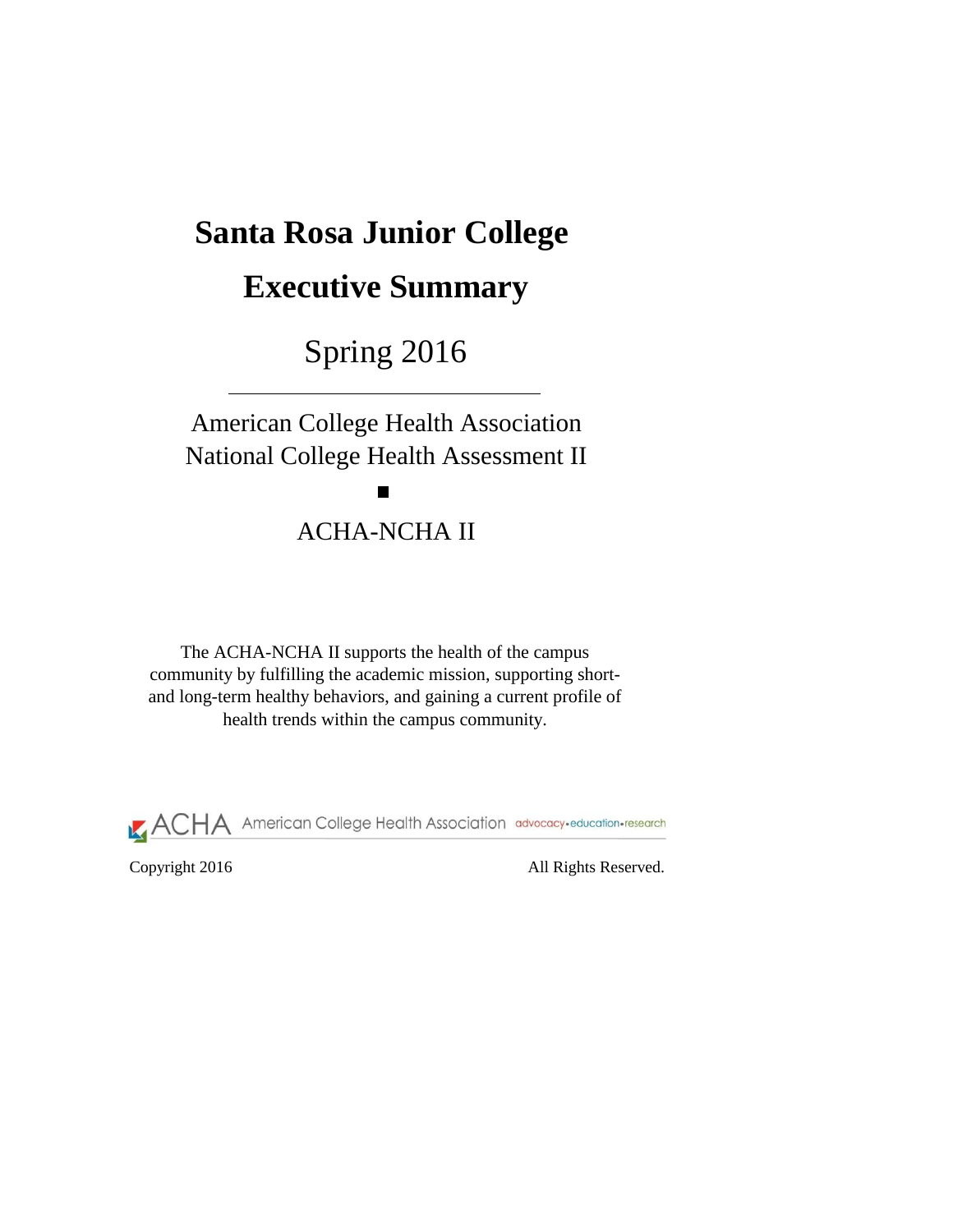# **Table of Contents**

#### I. Introduction 2

### II. Findings

| A. General Health of College Students                  | 3              |
|--------------------------------------------------------|----------------|
| B. Disease and Injury Prevention                       | $\overline{4}$ |
| C. Academic Impacts                                    | 5              |
| D. Violence, Abusive Relationships and Personal Safety | 5              |
| E. Tobacco, Alcohol, and Marijuana Use                 | 6              |
| F. Sexual Behavior                                     | 10             |
| G. Nutrition and Exercise                              | 12             |
| H. Mental Health                                       | 13             |
| I. Sleep                                               | 16             |
|                                                        |                |
| III. Demographics and Student Characteristics          | 17             |

 ACHA, the nation's principal advocate and leadership organization for college and university health, represents a diverse membership that provides and supports the delivery of health care and prevention and wellness services for the nation's 20 million college students. For more information about the association's programs and services, visit www.acha.org, and www.achancha.org.

*Suggested citation for this document:* 

 American College Health Association. American College Health Association-National College Health Assessment II: Santa Rosa Junior College Executive Summary Spring 2016. Hanover, MD: American College Health Association; 2016.

 $\blacksquare$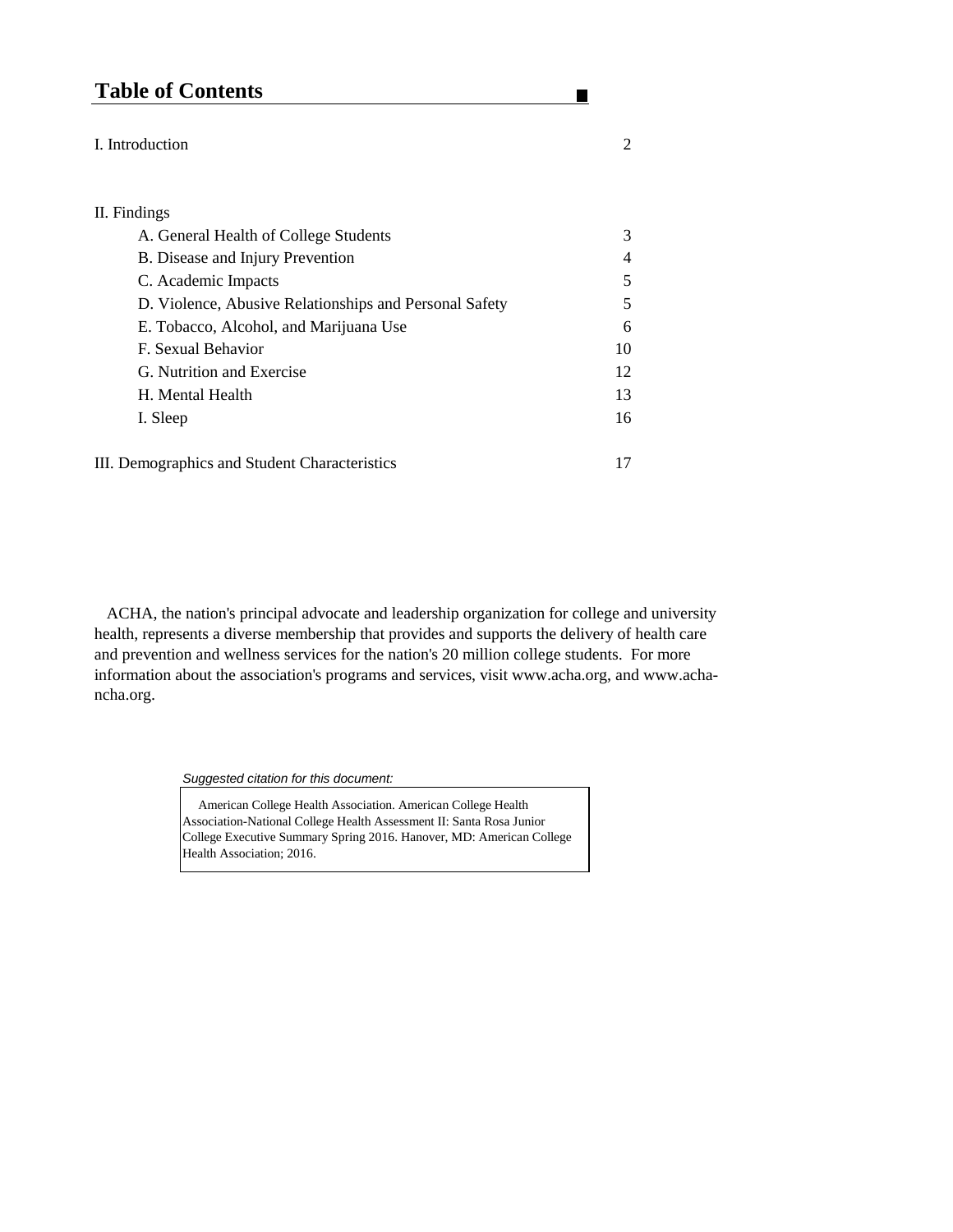## **Introduction**

 The ACHA-National College Health Assessment II (ACHA-NCHA II) is a national research survey organized by the American College Health Association (ACHA) to assist college health service providers, health educators, counselors, and administrators in collecting data about their students' habits, behaviors, and perceptions on the most prevalent health topics.

П

ACHA initiated the original ACHA-NCHA in 2000 and the instrument was used nation wide through the spring 2008 data collection period. The ACHA-NCHA now provides the largest known comprehensive data set on the health of college students, providing the college health and higher education fields with a vast spectrum of information on student health. A revised survey, the ACHA-NCHA-II, has been in use since the fall 2008 data collection period.

Please note the ACHA-NCHA II is not appropriate for trend comparison with items from the original ACHA-NCHA survey. Directly comparing pre- and post-redesign estimates on similar data points, without taking into account the impact of the survey's redesign, can lead to an erroneous conclusion.

### *Notes about this report:*

1. Missing values have been excluded from analysis and only valid percents are included in this document.

2. Students responding "not applicable" were excluded from several analyses, which are specifically noted throughout this document. This will often explain differences observed between this document and the full data report.

3. *A note about the use of sex and gender in this report:* Survey responses are reported by sex based on the responses to questions 47a, 47b, and 47c. For the purpose of the ACHA-NCHA report documents, respondents are reported as male or female only when their responses to these three questions are consistent with one another. If students' gender identity is consistent with their sex at birth AND the student selects "no" for transgender, then respondents are designated as either *male* or *female.* If respondents select "yes" for transgender OR their sex at birth is not consistent with their gender identity, then they are designated as *non-binary.* A respondent that skips any of the three questions is designated as *unknown.* Totals displayed in this report include *non-binary* and *unknown* students.

For additional information about the survey's development, design, and methodology, email Mary T Hoban, PhD, MCHES, (mhoban@acha.org), E. Victor Leino, PhD (vleino@acha.org), or visit www.acha-ncha.org.

The overall response proportion was 99.9%. survey for Santa Rosa Junior College consisting of 1,027 respondents. This Executive Summary highlights results of the ACHA-NCHA II Spring 2016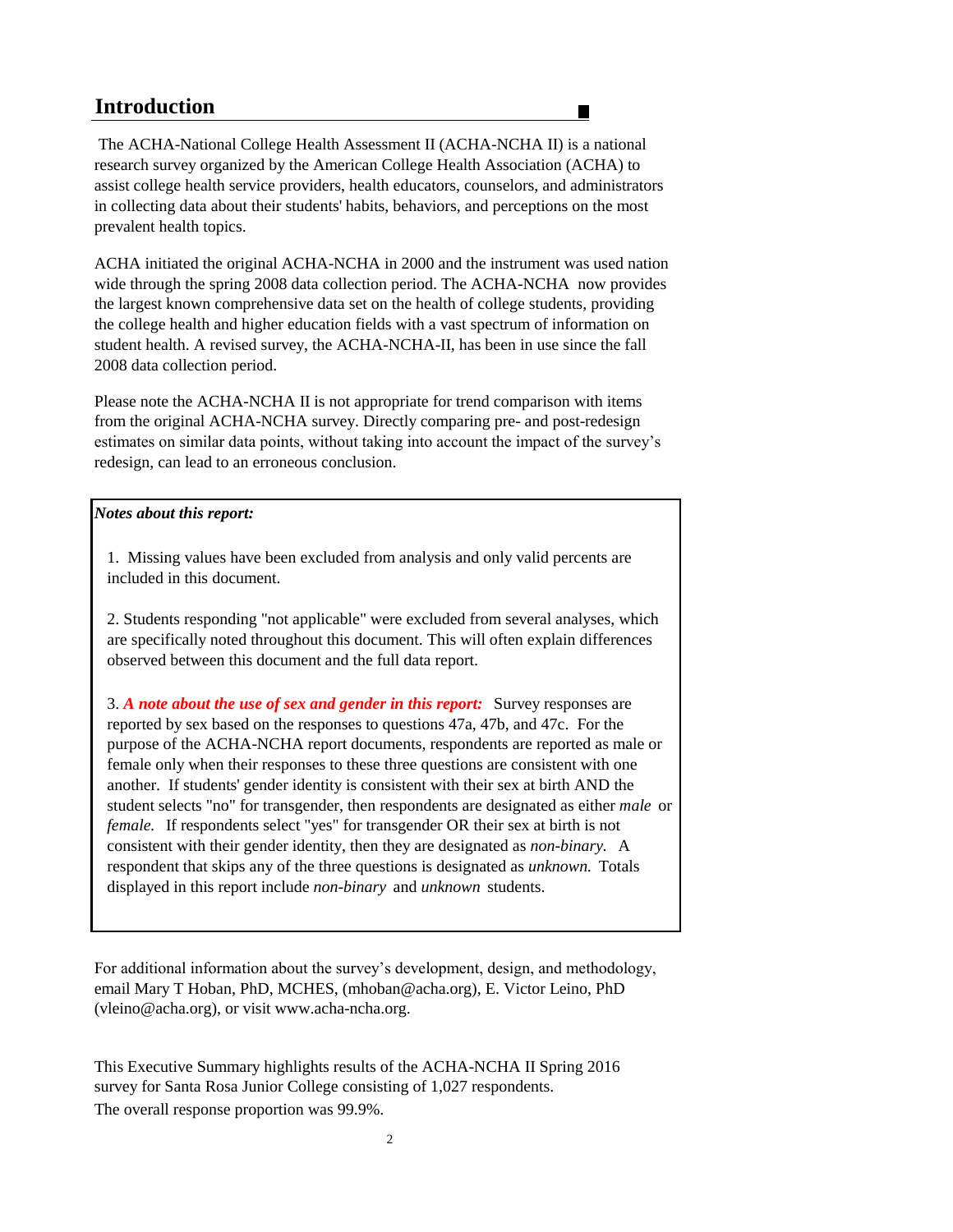## **Findings**

#### **A. General Health of College Students**

50.1 % of college students surveyed (56.2 % male and 46.1 % female) described their health as *very good or excellent .*

 $\blacksquare$ 

86.3 % of college students surveyed (88.2 % male and 85.5 % female) described their health as *good, very good or excellent .*

Proportion of college students who reported being diagnosed or treated by a professional for any of the following health problems within the last 12 months:

| Allergies:                   | 18.1 % | Hepatitis B or C:            | $0.3\%$ |
|------------------------------|--------|------------------------------|---------|
| Asthma:                      | 10.5 % | High blood pressure:         | 4.1 %   |
| Back pain:                   | 18.0 % | High cholesterol:            | 2.5 %   |
| Broken bone/Fracture/Sprain: | 6.0%   | HIV infection:               | $0.5\%$ |
| Bronchitis:                  | 2.6 %  | Irritable Bowel Syndrome:    | 2.4 %   |
| Chlamydia:                   | 2.0 %  | Migraine headache:           | 8.9 %   |
| Diabetes:                    | 1.7 %  | Mononucleosis:               | 1.0 %   |
| Ear infection:               | 4.3 %  | Pelvic Inflammatory Disease: | $0.6\%$ |
| Endometriosis:               | 1.0 %  | Repetitive stress injury:    | 2.5 %   |
| Genital herpes:              | 1.2 %  | Sinus infection:             | 10.0 %  |
| Genital warts/HPV:           | 1.3 %  | Strep throat:                | 6.6%    |
| Gonorrhea:                   | 0.8%   | Tuberculosis:                | $0.5\%$ |
|                              |        | Urinary tract infection:     | 11.6 %  |

■ 50.1 % of college students (41.4 % male, 58.7 % female) reported being diagnosed or treated by a professional with one or more of the above conditions within the last 12 months.

Proportion of college students who reported any of the following:

| Attention Deficit and Hyperactivity Disorder (ADHD)             | 11.1 % |
|-----------------------------------------------------------------|--------|
| Chronic illness (e.g., cancer, diabetes, auto-immune disorders) | 5.3 %  |
| Deafness/Hearing loss                                           | 3.7 %  |
| Learning disability                                             | 10.2 % |
| Mobility/Dexterity disability                                   | 1.4 %  |
| Partial sightedness/Blindness                                   | 3.8 %  |
| Psychiatric condition                                           | 7.3 %  |
| Speech or language disorder                                     | 2.5 %  |
| Other disability                                                | 4.4 %  |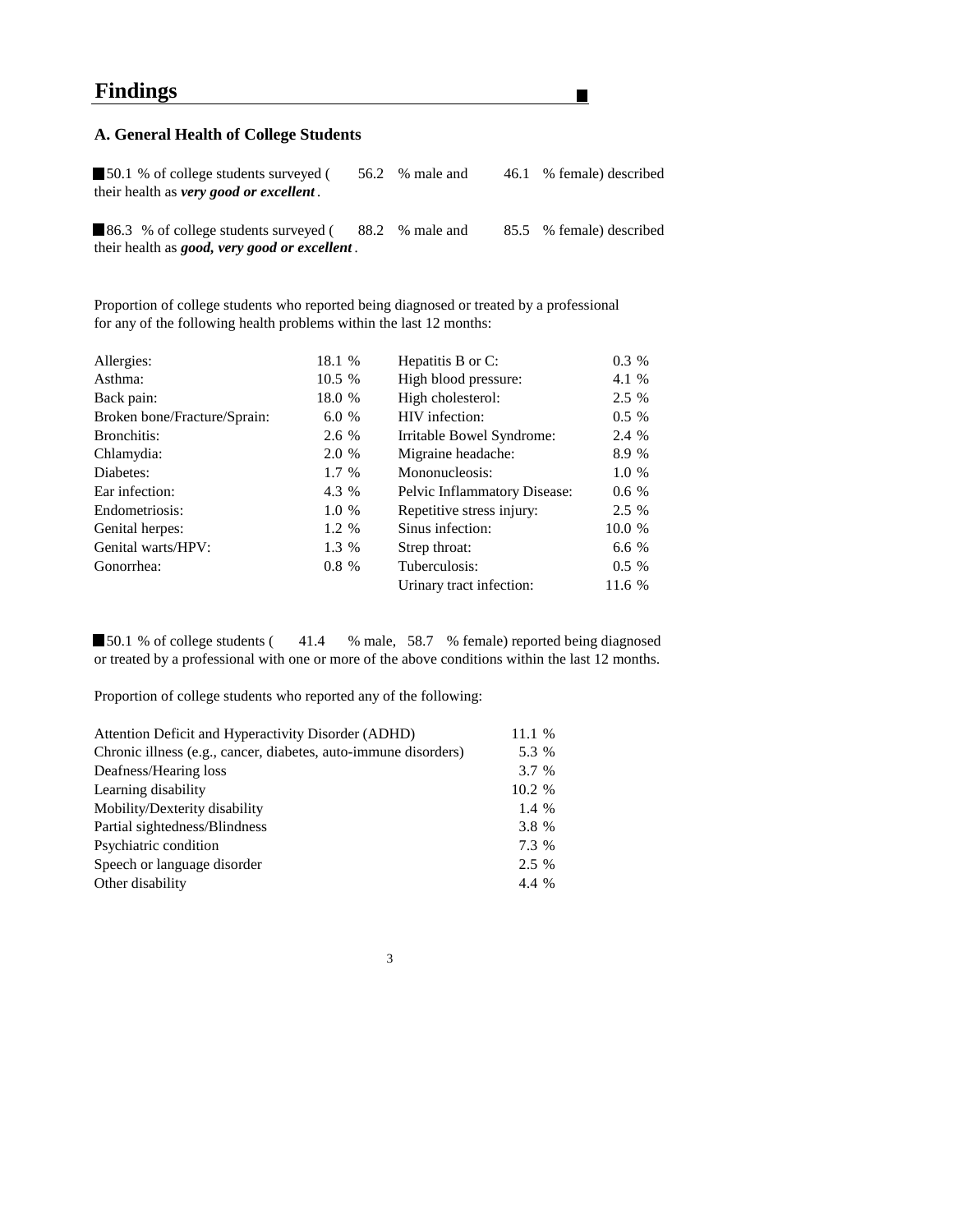#### **B. Disease and Injury Prevention**

College students reported receiving the following vaccinations (shots):

- 60.7 % reported receiving vaccination against hepatitis B.
- 43.0 % reported receiving vaccination against Human Papillomavirus/HPV (cervical cancer vaccine).
- 45.1 % reported receiving vaccination against influenza (flu) in the last 12 months (shot or nasal mist).
- 56.1 % reported receiving vaccination against measles, mumps, rubella.
- 41.6 % reported receiving vaccination against meningococcal meningitis.
- 54.1 % reported receiving vaccination against varicella (chicken pox).

Other disease prevention practices reported by college students:

- 66.5 % reported having a dental exam and cleaning in the last 12 months.
- 16.3 % of males reported performing a testicular self exam in the last 30 days.
- 22.7 % of females reported performing a breast self exam in the last 30 days.
- 31.9 % of females reported having a routine gynecological exam in the last 12 months.
- 39.6 % reported using sunscreen regularly with sun exposure.
- 36.9 % reported ever being tested for Human Immunodeficiency Virus (HIV) infection.

College students reported the following behaviors within the last 12 months:

| Percent (%)                                   | $N/A$ , did not do this<br>activity within the<br>last 12 months | Never* | Rarely or<br>sometimes* | Mostly or<br>always* |
|-----------------------------------------------|------------------------------------------------------------------|--------|-------------------------|----------------------|
| Wear a seatbelt when you                      |                                                                  |        |                         |                      |
| rode in a car                                 | 0.3                                                              | 0.2    | 1.9                     | 97.9                 |
| Wear a helmet when you<br>rode a bicycle      | 39.6                                                             | 28.9   | 25.2                    | 45.9                 |
| Wear a helmet when you<br>rode a motorcycle   | 74.0                                                             | 5.5    | 3.1                     | 91.4                 |
| Wear a helmet when you<br>were inline skating | 81.5                                                             | 40.1   | 14.3                    | 45.6                 |

*\* Students responding "N/A, did not do this activity within the last 12 months" were excluded.*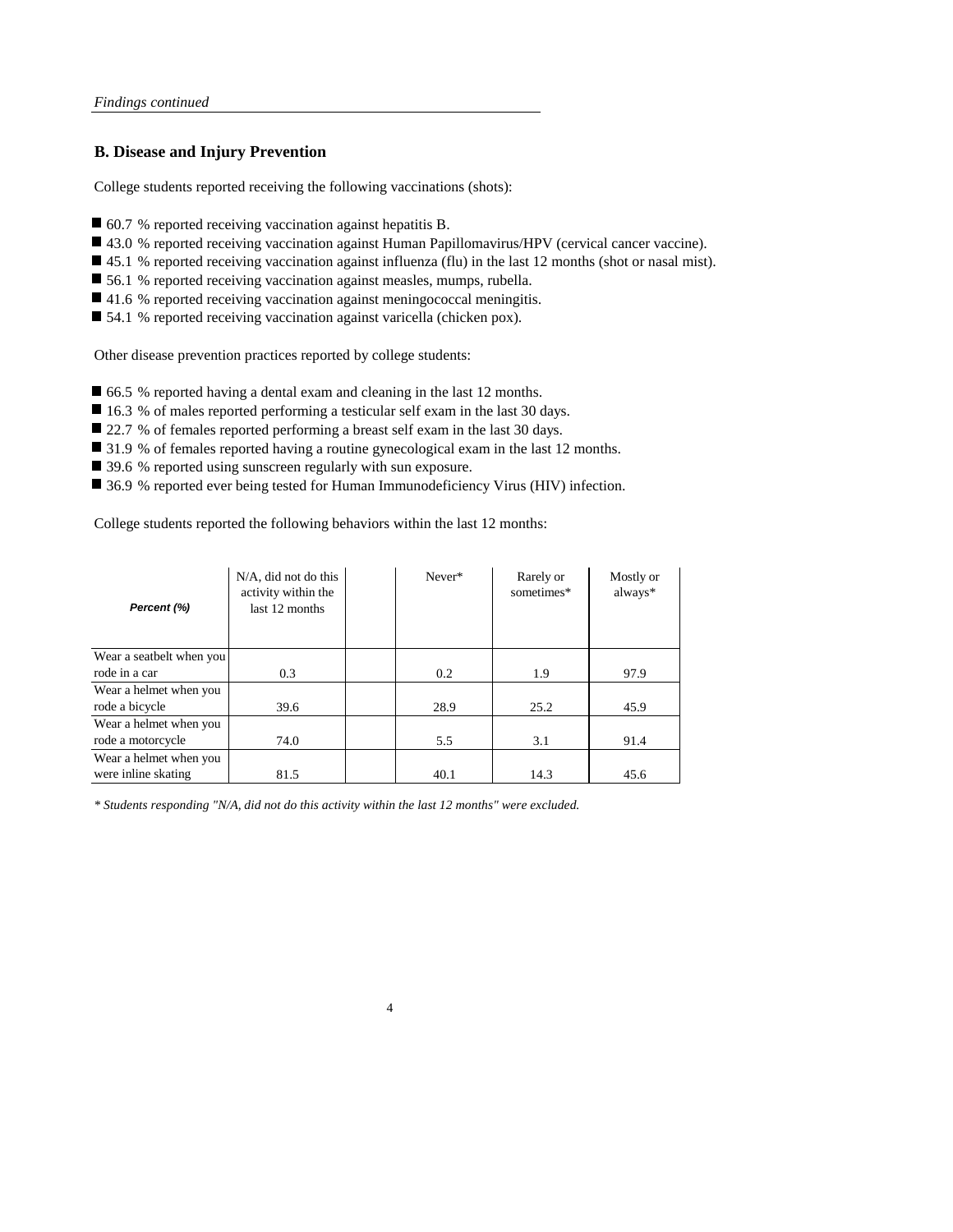#### **C. Academic Impacts**

academic performance, defined as: received a lower grade on an exam, or an important project; received a lower grade in the course; received an incomplete or dropped the course; or experienced a significant disruption in thesis, dissertation, research, or practicum work; (listed alphabetically): Within the last 12 months, students reported the following factors affecting their individual

| Alcohol use:                               | 3.7 %  | Gambling:                        | $0.8 \%$ |  |
|--------------------------------------------|--------|----------------------------------|----------|--|
| Allergies:                                 | 2.3 %  | Homesickness:                    | 2.0 %    |  |
| Anxiety:                                   | 22.9 % | Injury:                          | 4.3 %    |  |
| Assault (physical):                        | 1.0 %  | Internet use/computer games:     | 9.2 %    |  |
| Assault (sexual):                          | 1.4 %  | Learning disability:             | 5.1 %    |  |
| Attention Deficit/Hyperactivity Disorder:  | 5.9 %  | Participation in extracurricular |          |  |
| Cold/Flu/Sore throat:                      | 15.0 % | activities:                      | 4.1 %    |  |
| Concern for a troubled friend              |        | Pregnancy (yours or partner's):  | $1.5\%$  |  |
| or family member:                          | 11.4 % | Relationship difficulties:       | 10.9 %   |  |
| Chronic health problem or serious illness: | 4.1 %  | Roommate difficulties:           | 3.2 %    |  |
| Chronic pain:                              | 4.9 %  | Sexually transmitted disease/    |          |  |
| Death of a friend or family member:        | 7.5 %  | infection $(STD/I)$ :            | $0.4\%$  |  |
| Depression:                                | 15.6 % | Sinus infection/Ear infection/   |          |  |
| Discrimination:                            | 2.5 %  | Bronchitis/Strep throat:         | 3.4 %    |  |
| Drug use:                                  | 2.8 %  | Sleep difficulties:              | 20.7 %   |  |
| Eating disorder/problem:                   | 1.9 %  | Stress:                          | 32.6 %   |  |
| Finances:                                  | 12.6 % | Work:                            | 26.3 %   |  |
|                                            |        | Other:                           | 3.5 %    |  |

### **D. Violence, Abusive Relationships and Personal Safety**

Within the last 12 months, college students reported experiencing:

| Percent (%)                                      | Male | Female | <b>Total</b> |
|--------------------------------------------------|------|--------|--------------|
| A physical fight                                 | 10.3 | 4.9    | 7.4          |
| A physical assault (not sexual assault)          | 3.3  | 4.9    | 4.6          |
| A verbal threat                                  | 23.6 | 15.3   | 19.1         |
| Sexual touching without their consent            | 2.5  | 6.7    | 5.2          |
| Sexual penetration attempt without their consent | 0.8  | 2.9    | 2.2          |
| Sexual penetration without their consent         | 1.4  | 2.2    | 2.0          |
| <b>Stalking</b>                                  | 3.6  | 8.9    | 6.9          |
| An emotionally abusive intimate relationship     | 8.7  | 14.4   | 12.6         |
| A physically abusive intimate relationship       | 2.7  | 5.1    | 4.4          |
|                                                  | 1.4  | 3.6    | 3.1          |
| A sexually abusive intimate relationship         |      |        |              |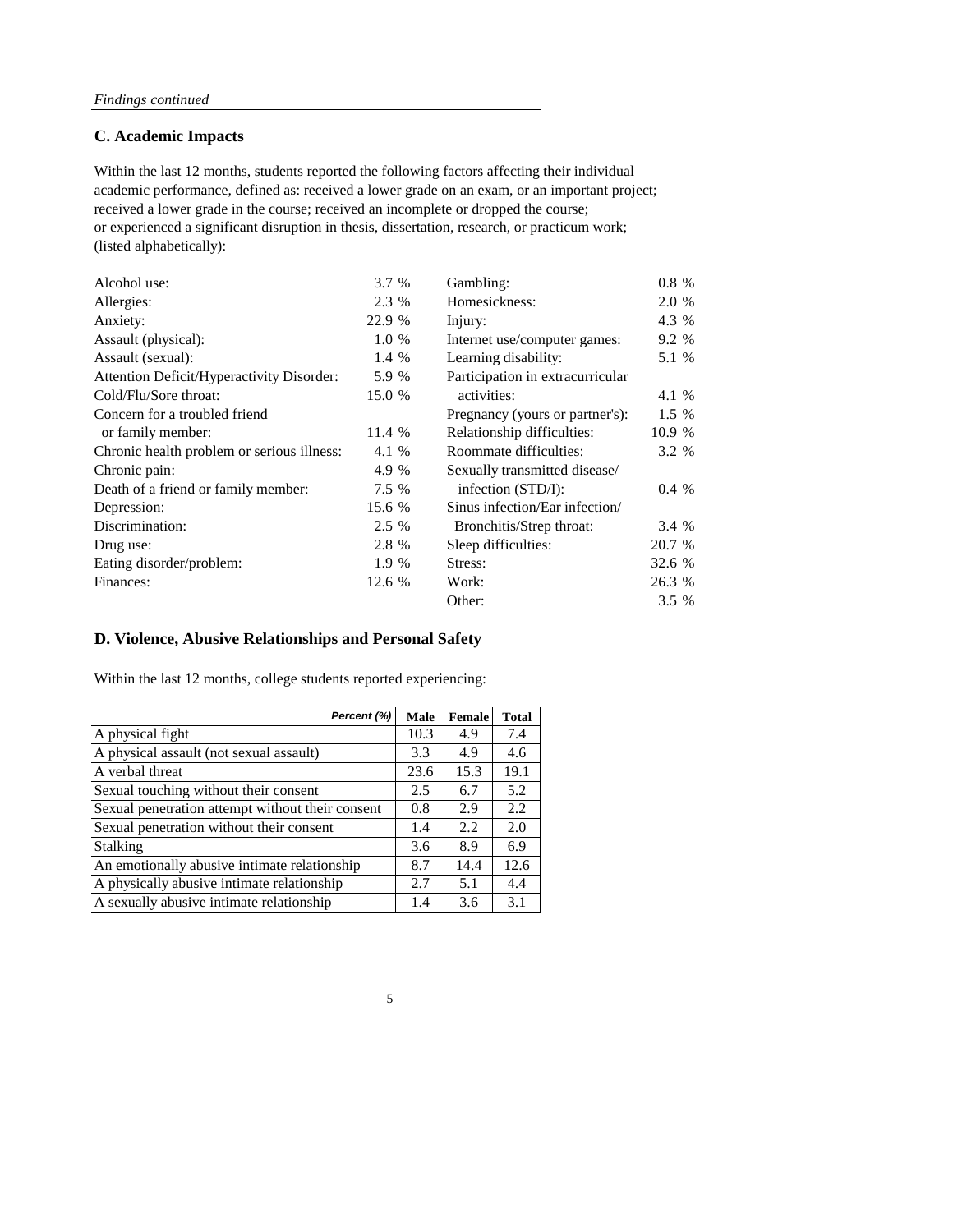College students reported feeling *very safe* :

|                                    | Percent (%) | <b>Male</b> | Female | <b>Total</b> |
|------------------------------------|-------------|-------------|--------|--------------|
| On their campus (daytime)          |             | 85.3        | 71.2   | 76.7         |
| On their campus (nighttime)        |             | 46.3        | 9.4    | 25.5         |
| In the community surrounding their |             |             |        |              |
| school (daytime)                   |             | 59.1        | 46.9   | 52.3         |
| In the community surrounding their |             |             |        |              |
| school (nighttime)                 |             | 314         | 9.6    | 19.5         |

### **E. Tobacco, Alcohol and Marijuana Use**

Reported use versus perceived use - reported use for all students within the past 30 days compared with how often students perceived the typical student on campus used substances within the same time period. The last line of each table combines all categories of any use in the last 30 days.

| <b>Cigarette</b>                  |      | <b>Actual Use</b> |              |  |      | <b>Perceived Use</b> |       |  |
|-----------------------------------|------|-------------------|--------------|--|------|----------------------|-------|--|
| Percent (%)                       | Male | Female            | <b>Total</b> |  | Male | Female               | Total |  |
| Never used                        | 67.4 | 71.7              | 69.9         |  | 9.6  | 7.8                  | 9.1   |  |
| Used, but not in the last 30 days | 18.8 | 18.4              | 18.9         |  | 13.1 | 10.2                 | 11.2  |  |
| Used 1-9 days                     | 7.6  | 4.9               | 5.7          |  | 43.0 | 36.8                 | 39.7  |  |
| Used 10-29 days                   | 3.5  | 1.3               | 2.0          |  | 17.7 | 18.8                 | 17.8  |  |
| Used all 30 days                  | 2.7  | 3.8               | 3.6          |  | 16.6 | 26.4                 | 22.3  |  |
|                                   |      |                   |              |  |      |                      |       |  |
| Any use within the last 30 days   | 13.9 | 9.9               | 11.3         |  | 77.3 | 82.0                 | 79.8  |  |

**Perceived Use** 

| Male | Female | <b>Total</b> |
|------|--------|--------------|
| 9.6  | 7.8    | 9.1          |
| 13.1 | 10.2   | 11.2         |
| 43.0 | 36.8   | 39.7         |
| 17.7 | 18.8   | 17.8         |
| 16.6 | 26.4   | 22.3         |
|      |        |              |
| 77.3 | 82.0   | 79.8         |

| <b>E-Cigarette</b>                |      | <b>Actual Use</b> |              |  |      | <b>Perceived Use</b> |              |  |
|-----------------------------------|------|-------------------|--------------|--|------|----------------------|--------------|--|
| Percent (%)                       | Male | Female            | <b>Total</b> |  | Male | Female               | <b>Total</b> |  |
| Never used                        | 66.8 | 79.2              | 74.3         |  | 9.3  | 7.3                  | 8.8          |  |
| Used, but not in the last 30 days | 18.8 | 15.3              | 16.7         |  | 6.7  | 6.9                  | 6.6          |  |
| Used 1-9 days                     | 7.6  | 3.4               | 4.9          |  | 36.2 | 31.2                 | 32.7         |  |
| Used 10-29 days                   | 2.5  | 0.4               | 1.3          |  | 22.2 | 22.0                 | 22.2         |  |
| Used all 30 days                  | 4.4  | 1.6               | 2.8          |  | 25.7 | 32.6                 | 29.8         |  |
|                                   |      |                   |              |  |      |                      |              |  |
| Any use within the last 30 days   | 14.4 | 5.4               | 9.0          |  | 84.0 | 85.9                 | 84.6         |  |

| <b>Actual Use</b> | <b>Perceived Use</b> |  |      |        |              |
|-------------------|----------------------|--|------|--------|--------------|
| Female            | <b>Total</b>         |  | Male | Female | <b>Total</b> |
| 79.2              | 74.3                 |  | 9.3  | 7.3    | 8.8          |
| 15.3              | 16.7                 |  | 6.7  | 6.9    | 6.6          |
| 3.4               | 4.9                  |  | 36.2 | 31.2   | 32.7         |
| 0.4               | 1.3                  |  | 22.2 | 22.0   | 22.2         |
| 1.6               | 2.8                  |  | 25.7 | 32.6   | 29.8         |
|                   |                      |  |      |        |              |
| 5.4               | 9.0                  |  | 84.0 | 85.9   | 84.6         |

| Tobacco from a water pipe (hookah) |      | <b>Actual Use</b> |              | <b>Perceived Use</b> |        |       |
|------------------------------------|------|-------------------|--------------|----------------------|--------|-------|
| Percent (%)                        | Male | <b>Female</b>     | <b>Total</b> | Male                 | Female | Total |
| Never used                         | 68.8 | 77.7              | 74.6         | 13.4                 | 11.4   | 13.3  |
| Used, but not in the last 30 days  | 24.5 | 19.6              | 21.1         | 20.7                 | 14.0   | 16.0  |
| Used 1-9 days                      | 5.2  | 2.3               | 3.6          | 46.1                 | 43.3   | 44.4  |
| Used $10-29$ days                  | 0.5  | 0.2               | 0.3          | 12.0                 | 19.6   | 16.3  |
| Used all 30 days                   | 1.1  | 0.2               | 0.5          | 7.9                  | 11.8   | 10.0  |
|                                    |      |                   |              |                      |        |       |
| Any use within the last 30 days    | 6.8  | 2.7               | 4.3          | 65.9                 | 74.7   | 70.8  |

| e <b>rceived Use</b> |  |
|----------------------|--|
|                      |  |

| Male | Female | <b>Total</b> |
|------|--------|--------------|
| 13.4 | 11.4   | 13.3         |
| 20.7 | 14.0   | 16.0         |
| 46.1 | 43.3   | 44.4         |
| 12.0 | 19.6   | 16.3         |
| 7.9  | 11.8   | 10.0         |
|      |        |              |
| 65.9 | 74.7   | 70.8         |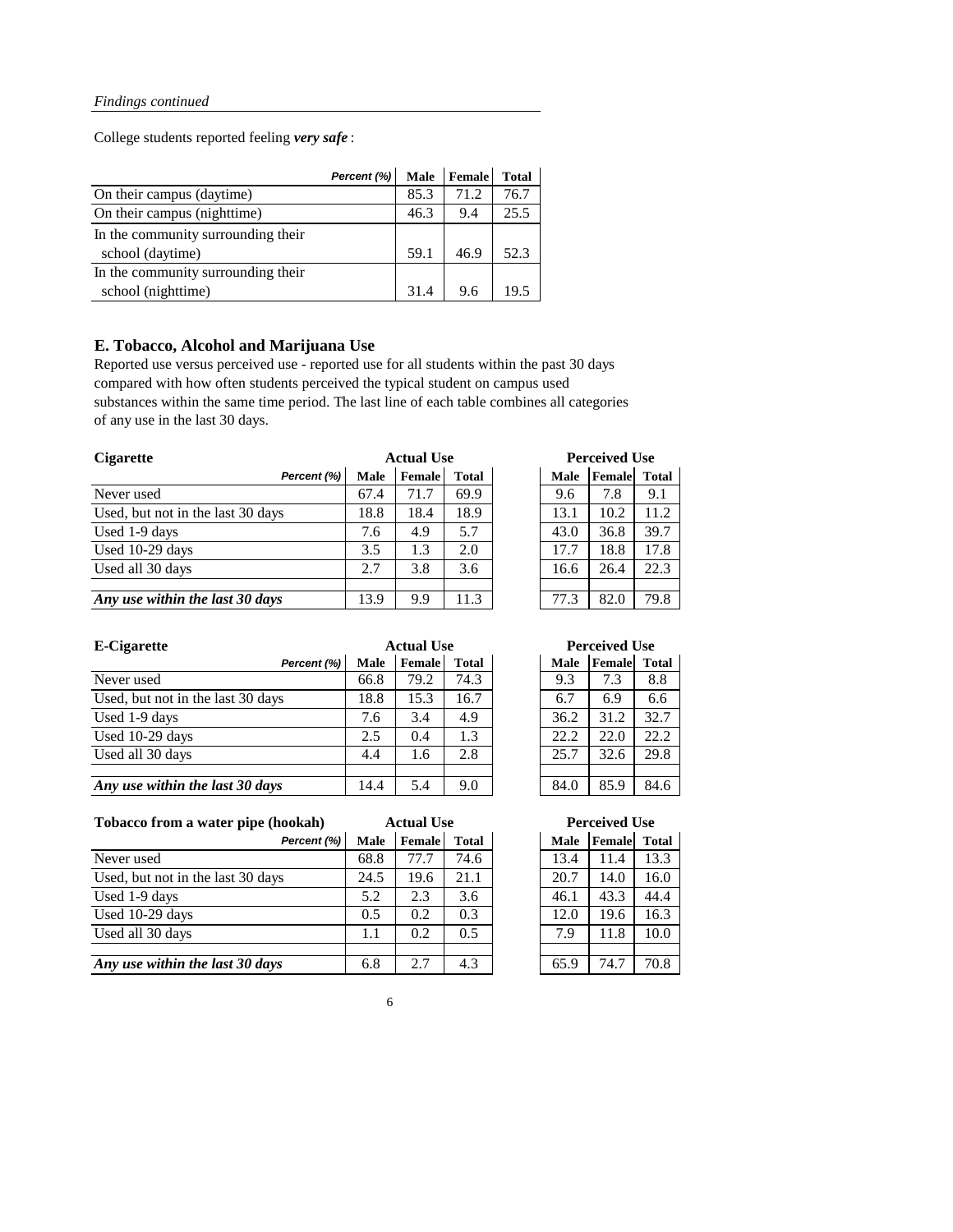| <b>Alcohol</b>                    |      | <b>Actual Use</b> |              |  | <b>Perceived Use</b> |        |       |
|-----------------------------------|------|-------------------|--------------|--|----------------------|--------|-------|
| Percent (%)                       | Male | Female            | <b>Total</b> |  | Male                 | Female | Total |
| Never used                        | 23.2 | 26.2              | 25.8         |  | 5.6                  | 5.8    | 6.6   |
| Used, but not in the last 30 days | 19.3 | 20.6              | 19.8         |  | 4.7                  | 1.6    | 2.8   |
| Used 1-9 days                     | 39.2 | 39.9              | 39.7         |  | 35.0                 | 33.8   | 34.0  |
| Used $10-29$ days                 | 13.1 | 12.1              | 11.9         |  | 37.6                 | 38.4   | 37.5  |
| Used all 30 days                  | 5.2  | 1.3               | 2.8          |  | 17.1                 | 20.5   | 19.1  |
|                                   |      |                   |              |  |                      |        |       |
| Any use within the last 30 days   | 57.5 | 53.2              | 54.4         |  | 89.7                 | 92.6   | 90.6  |

| <b>Marijuana</b>                  | <b>Actual Use</b> |        |              |  | <b>Perceived Use</b> |        |              |  |
|-----------------------------------|-------------------|--------|--------------|--|----------------------|--------|--------------|--|
| Percent (%)                       | Male              | Female | <b>Total</b> |  | Male                 | Female | <b>Total</b> |  |
| Never used                        | 47.7              | 53.3   | 51.4         |  | 8.2                  | 9.6    | 9.6          |  |
| Used, but not in the last 30 days | 23.3              | 21.6   | 21.8         |  | 6.7                  | 6.8    | 6.6          |  |
| Used 1-9 days                     | 10.6              | 12.1   | 11.5         |  | 36.7                 | 27.1   | 31.0         |  |
| Used 10-29 days                   | 6.2               | 5.6    | 5.8          |  | 26.1                 | 29.1   | 27.9         |  |
| Used all 30 days                  | 12.2              | 7.4    | 9.5          |  | 22.3                 | 27.5   | 24.9         |  |
|                                   |                   |        |              |  |                      |        |              |  |
| Any use within the last 30 days   | 29.0              | 25.2   | 26.8         |  | 85.0                 | 83.7   | 83.8         |  |

|      | <b>Perceived Use</b> |       |
|------|----------------------|-------|
| Male | <b>Female</b>        | Total |
| 5.6  | 5.8                  | 6.6   |
| 4.7  | 1.6                  | 2.8   |
| 35.0 | 33.8                 | 34.0  |
| 37.6 | 38.4                 | 37.5  |
| 17.1 | 20.5                 | 19.1  |
|      |                      |       |
| 89.7 | 92.6                 | 90.6  |

| <b>Perceived Use</b> |
|----------------------|
| <b>Total</b>         |
| 9.6                  |
| 6.6                  |
| 31.0                 |
| 27.9                 |
| 24.9                 |
|                      |
| 83.8                 |
|                      |

#### **Drinking and Driving**

■ 3.6 % of college students reported driving after having 5 or more drinks in the last 30 days.<sup>\*</sup>

■ 28.9 % of college students reported driving after having *any alcohol* in the last 30 days.<sup>\*</sup>

*\*Students responding "N/A, don't drive" and "N/A don't drink" were excluded from this analysis.*

Estimated Blood Alcohol Concentration (or eBAC) of college students reporting 1 or more drinks the last time they "partied" or socialized. **Students reporting 0 drinks were excluded from the analysis**. Due to the improbability of a student surviving a drinking episode resulting in an extremely high eBAC, all students with an eBAC of 0.50 or higher are also omitted from these eBAC figures. eBAC is an estimated figure based on the reported number of drinks consumed during the last time they "partied" or socialized, their approximate time of consumption, sex, weight, and the average rate of ethanol metabolism.

| <b>Estimated BAC</b> | Percent (%) | Male | Female | <b>Total</b> |
|----------------------|-------------|------|--------|--------------|
| < 0.08               |             | 60.5 | 67.0   | 64.6         |
| $\overline{< 0.10}$  |             | 68.1 | 74.4   | 72.1         |
|                      |             |      |        |              |
| Mean                 |             | 0.09 | 0.07   | 0.08         |
| Median               |             | 0.06 | 0.05   | 0.05         |
| <b>Std Dev</b>       |             | 0.09 | 0.08   | 0.08         |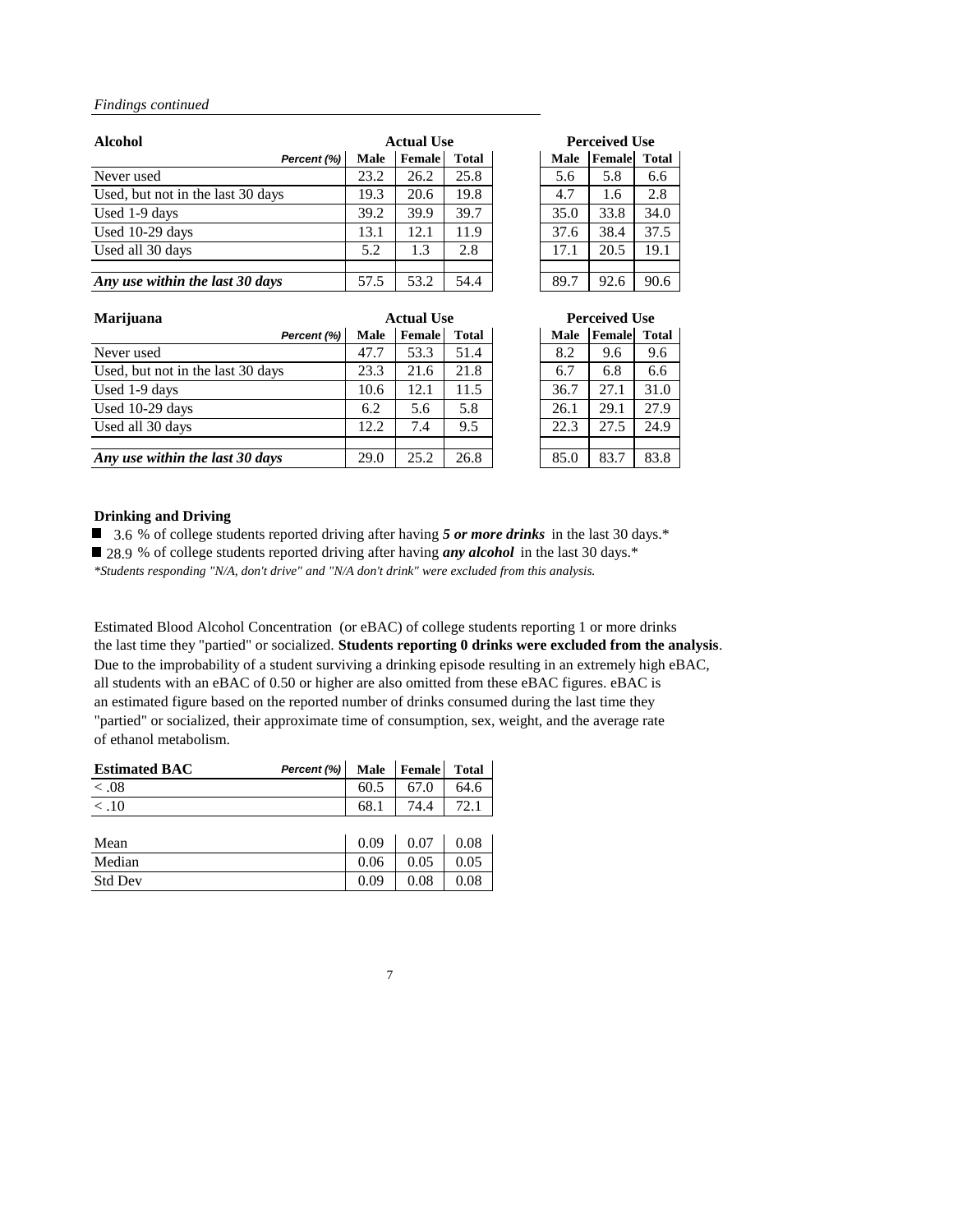Reported number of drinks consumed the last time students "partied" or socialized. Only students reporting one or more drinks were included.

| Number of drinks* | Percent (%) | Male | Female | Total |
|-------------------|-------------|------|--------|-------|
| 4 or fewer        |             | 47.4 | 68.1   | 60.1  |
| 5                 |             | 11.5 | 11.5   | 11.0  |
| 6                 |             | 9.6  | 6.1    | 7.3   |
| or more           |             | 31.5 | 14.3   | 21.5  |
|                   |             |      |        |       |
| Mean              |             | 5.81 | 4.08   | 4.83  |
| Median            |             | 5.00 | 3.00   | 4.00  |
| <b>Std Dev</b>    |             | 4.82 | 3.16   | 4.75  |

*\* Students reporting 0 drinks were excluded.*

Reported number of times college students consumed five or more drinks in a sitting within the last two weeks:

|                   | Percent (%) | Male | Female | <b>Total</b> |
|-------------------|-------------|------|--------|--------------|
| $N/A$ don't drink |             | 21.7 | 22.6   | 22.9         |
| None              |             | 44.5 | 57.7   | 51.6         |
| 1-2 times         |             | 24.5 | 16.6   | 20.2         |
| 3-5 times         |             | 4.9  | 2.4    | 3.2          |
| 6 or more times   |             | 4.4  | 0.7    | っっ           |

Percent of college students who reported using prescription drugs that were not prescribed to them within the last 12 months:

|                             | Percent (%) | Male | Female | <b>Total</b> |
|-----------------------------|-------------|------|--------|--------------|
| Antidepressants             |             | 1.4  | 5.6    | 3.7          |
| Erectile dysfunction drugs  |             | 2.2. | 0.7    | 1.2.         |
| Pain killers                |             | 9.0  | 11.1   | 10.2         |
| Sedatives                   |             | 5.2  | 6.4    | 5.8          |
| <b>Stimulants</b>           |             | 4.4  | 6.6    | 6.0          |
|                             |             |      |        |              |
| Used 1 or more of the above |             | 14.2 | 18.5   | 16.6         |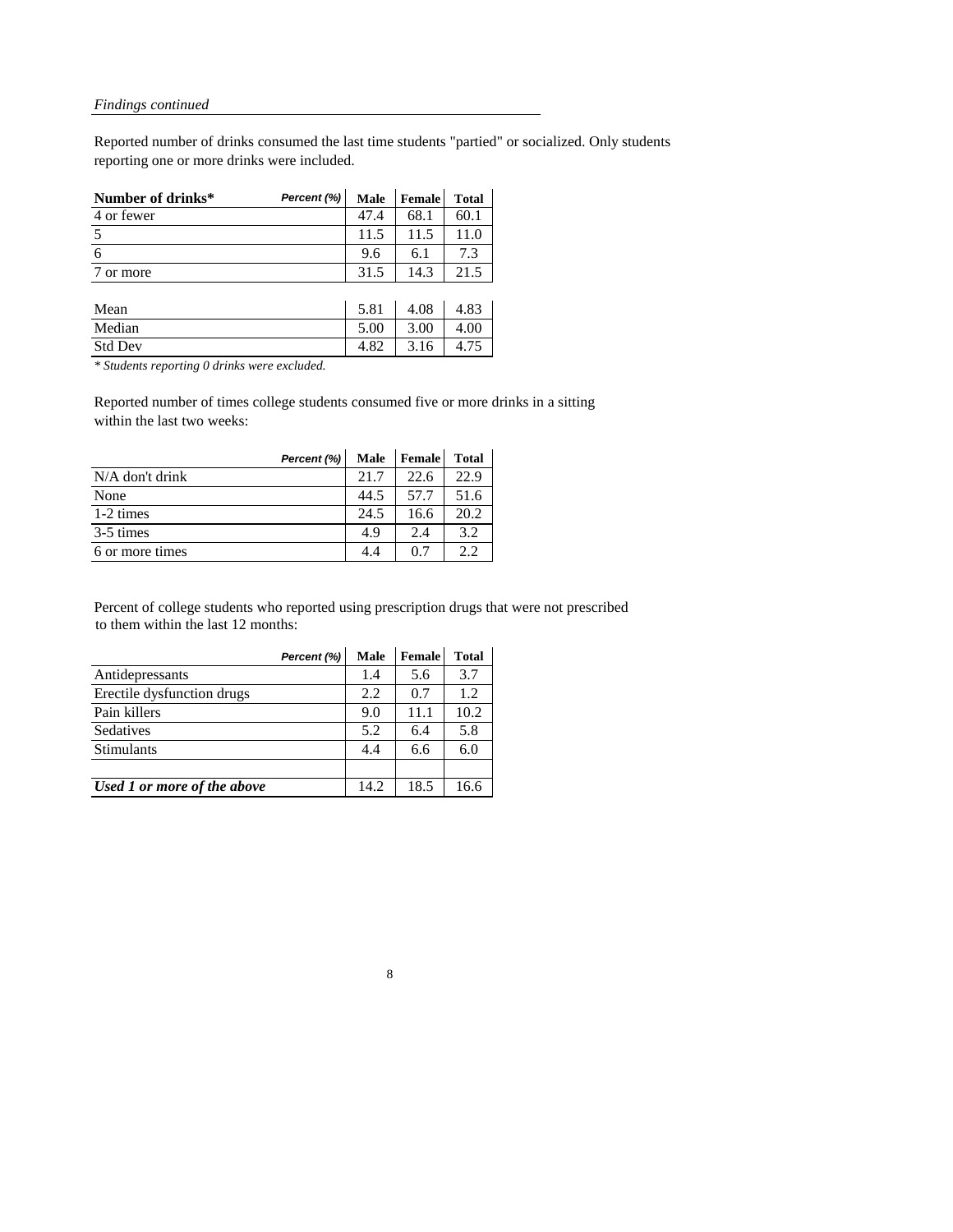College students reported doing the following *most of the time* or *always* when they "partied" or socialized during the last 12 months:\*

| Percent (%)                                                  | Male | Female | <b>Total</b> |
|--------------------------------------------------------------|------|--------|--------------|
| Alternate non-alcoholic with alcoholic beverages             | 29.8 | 36.5   | 33.5         |
| Avoid drinking games                                         | 37.9 | 43.2   | 40.1         |
| Choose not to drink alcohol                                  | 25.0 | 30.7   | 28.5         |
| Determine in advance not to exceed a set number of drinks    | 43.8 | 48.3   | 47.1         |
| Eat before and/or during drinking                            | 76.3 | 82.4   | 79.1         |
| Have a friend let you know when you have had enough          | 31.7 | 44.3   | 39.3         |
| Keep track of how many drinks being consumed                 | 63.7 | 69.0   | 66.1         |
| Pace drinks to one or fewer an hour                          | 27.0 | 42.9   | 36.3         |
| Stay with the same group of friends the entire time drinking | 79.4 | 86.1   | 82.4         |
| Stick with only one kind of alcohol when drinking            | 43.6 | 55.7   | 50.0         |
| Use a designated driver                                      | 82.3 | 88.5   | 85.9         |
|                                                              |      |        |              |
| Reported one or more of the above                            | 96.0 | 97.8   | 96.7         |

*\*Students responding "N/A, don't drink" were excluded from this analysis.*

College students who drank alcohol reported experiencing the following in the last 12 months when drinking alcohol:\*

|                                            | Percent (%) | Male | Female | Total |
|--------------------------------------------|-------------|------|--------|-------|
| Did something you later regretted          |             | 35.3 | 30.6   | 32.6  |
| Forgot where you were or what you did      |             | 24.5 | 27.6   | 26.4  |
| Got in trouble with the police             |             | 3.6  | 3.7    | 3.6   |
| Someone had sex with me without my consent |             | 1.1  | 2.1    | 1.8   |
| Had sex with someone without their consent |             | 0.0  | 0.7    | 0.4   |
| Had unprotected sex                        |             | 32.5 | 26.7   | 29.0  |
| Physically injured yourself                |             | 14.7 | 14.8   | 15.0  |
| Physically injured another person          |             | 2.9  | 1.4    | 2.0   |
| Seriously considered suicide               |             | 3.7  | 3.5    | 3.8   |
|                                            |             |      |        |       |
| Reported one or more of the above          |             | 53.8 | 49.8   | 51.2  |

*\*Students responding "N/A, don't drink" were excluded from this analysis.*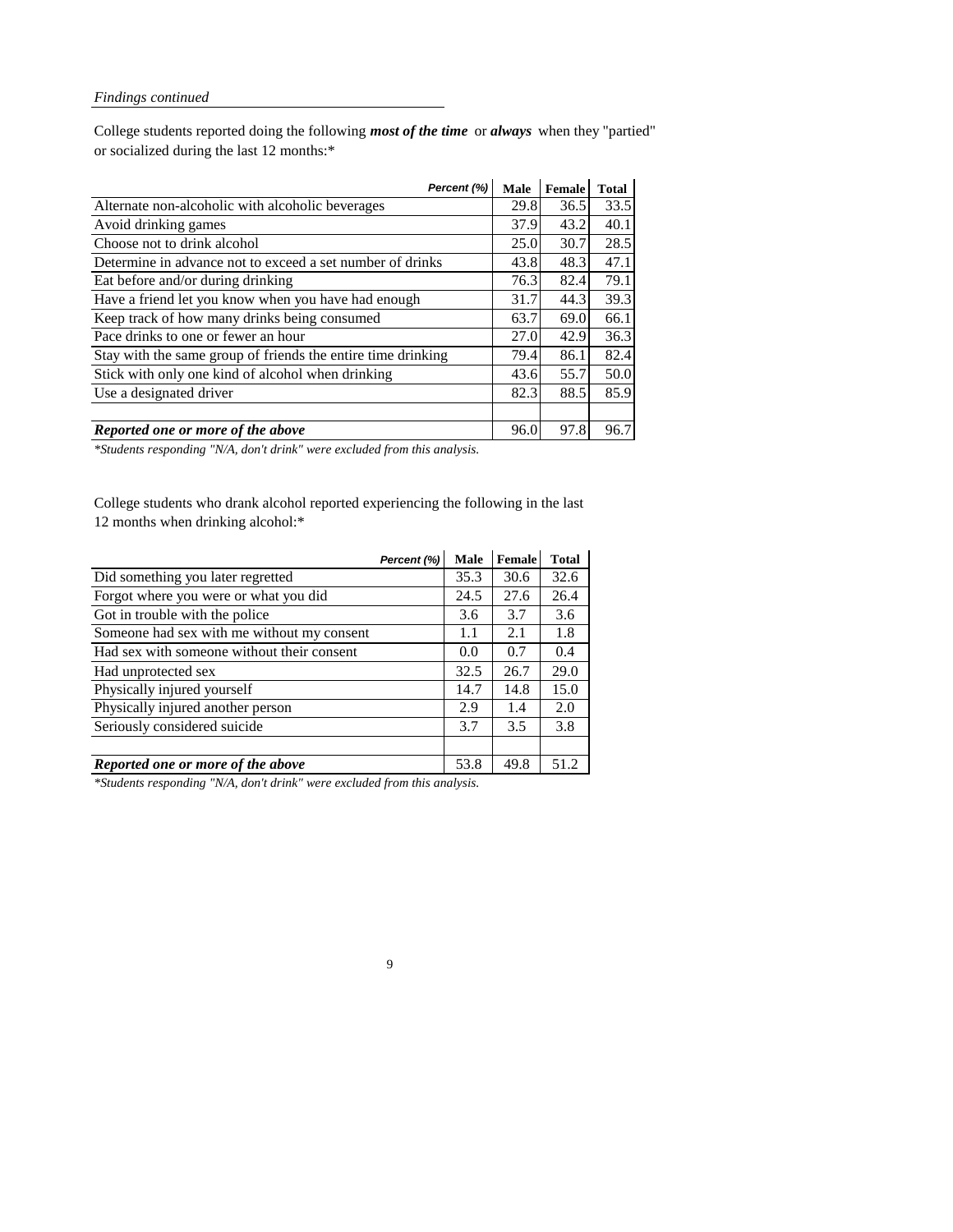### **F. Sexual Behavior**

College students reported having the following number of sexual partners (oral sex, vaginal or anal intercourse) within the last 12 months:

|           | Percent (%) | Male | Female | <b>Total</b> |
|-----------|-------------|------|--------|--------------|
| None      |             | 25.8 | 22.0   | 23.9         |
|           |             | 41.7 | 54.0   | 47.8         |
|           |             | 10.3 | 9.7    | 10.5         |
| 2         |             | 8.1  | 6.0    | 6.8          |
| 4 or more |             | 14.2 | 8.2    | 10.9         |

Number of partners among students reporting to have at least one sexual partner within the last 12 months:\*

|                | Male | Female | <b>Total</b> |
|----------------|------|--------|--------------|
| Mean           | 2.46 | 78     | 2.05         |
| Median         | 00.1 | .00.   | 00.1         |
| <b>Std Dev</b> | 3.69 | .60    | 2.56         |

*\*Students reporting 0 sexual partners within the last 12 months were excluded.*

College students reported having oral, vaginal or anal sex in the last 30 days:

#### **Oral sex within the past 30 days**

| UTAI SEX WILLIIII LIIE DASL JU QAVS                            |      |      |      |
|----------------------------------------------------------------|------|------|------|
| Percent (%) Male Female Total                                  |      |      |      |
| No, have never done this sexual activity                       | 20.3 | 21.8 | 21.3 |
| No, have done this sexual activity but not in the last 30 days | 28.9 | 26.8 | 28.5 |
| Yes                                                            | 50.8 | 51.4 | 50.2 |

 $\mathbf{r}$ 

#### **Vaginal sex within the past 30 days**

| vaginal scx within the past by days                            |        |               |      |
|----------------------------------------------------------------|--------|---------------|------|
| Percent (%) Male Female Total                                  |        |               |      |
| No, have never done this sexual activity                       | 20.8 L | 18.2          | 19.1 |
| No, have done this sexual activity but not in the last 30 days | 23.3   | $17.7$   21.3 |      |
| Yes                                                            | 56.0   | $64.1$ 59.6   |      |

#### **Anal sex within the past 30 days**

| Percent (%)   Male   Female   Total                            |      |      |      |
|----------------------------------------------------------------|------|------|------|
| No, have never done this sexual activity                       | 61.5 | 66.5 | 63.6 |
| No, have done this sexual activity but not in the last 30 days | 30.2 | 25.7 | 28.1 |
| Yes                                                            | 8.4  |      | 8.3  |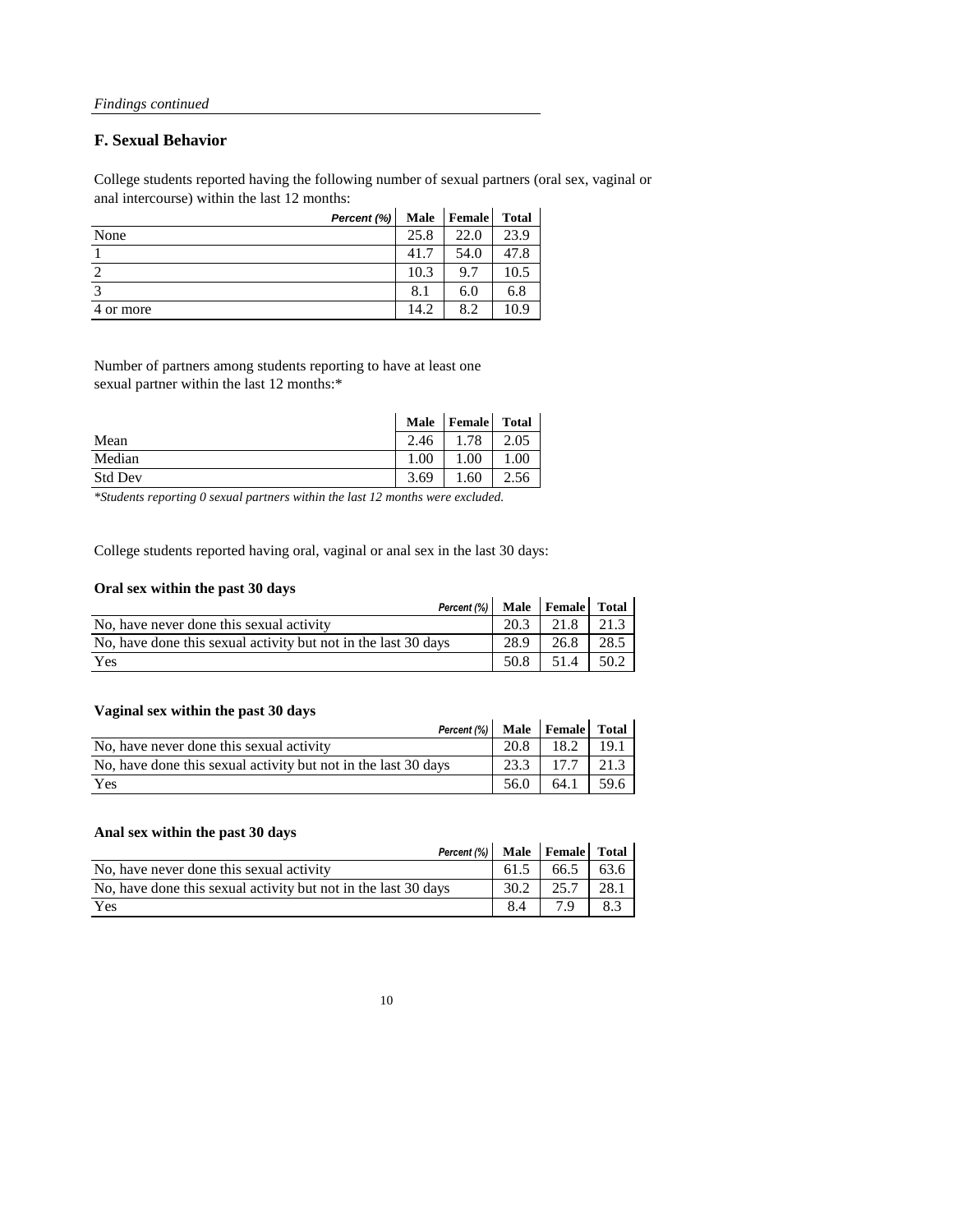Using a condom or other protective barrier within the last 30 days (*mostly or always* ):

| Percent (%)   Male   Female   Total |      |      |      |
|-------------------------------------|------|------|------|
| Sexually active students reported*  |      |      |      |
| Oral sex                            |      |      |      |
| Vaginal intercourse                 | 40.6 | 25.1 | 31.3 |
| Anal intercourse                    | 28.2 | 19.0 | 22.7 |

*\*Students responding "Never did this sexual activity" or "Have not done this during the last thirty days" were excluded from the analysis.*

**Contraceptive use reported by students or their partner the last time they had vaginal intercourse:**

| Percent (%) Male Female Total                 |                  |  |
|-----------------------------------------------|------------------|--|
| Yes, used a method of contraception           | $59.0$ 64.0 61.7 |  |
| Not applicable/Didn't use a method/Don't know | $41.0$ 36.0 38.3 |  |

#### **If YES to contraceptive use the last time student had vaginal intercourse, reported means of birth control used among college students or their partner to prevent pregnancy:**

| Percent (%)                                                    | Male | Female | <b>Total</b> |
|----------------------------------------------------------------|------|--------|--------------|
| Birth control pills (monthly or extended cycle)                | 60.2 | 49.7   | 53.8         |
| Birth control shots                                            | 8.2  | 7.6    | 8.0          |
| Birth control implants                                         | 16.8 | 11.0   | 13.5         |
| Birth control patch                                            | 3.0  | 2.0    | 2.6          |
| Vaginal ring                                                   | 9.2  | 5.4    | 7.5          |
| Intrauterine device                                            | 11.7 | 17.4   | 15.0         |
| Male condom                                                    | 58.3 | 42.5   | 48.7         |
| Female condom                                                  | 1.2  | 1.0    | 1.6          |
| Diaphragm or cervical cap                                      | 1.2  | 0.0    | 0.6          |
| Contraceptive sponge                                           | 0.0  | 0.3    | 0.6          |
| Spermicide (foam, jelly, cream)                                | 3.0  | 0.0    | 1.2          |
| Fertility awareness (calendar, mucous, basal body temperature) | 4.8  | 3.8    | 4.5          |
| Withdrawal                                                     | 17.2 | 24.0   | 22.1         |
| Sterilization (hysterectomy, tubes tied, vasectomy)            | 0.0  | 6.1    | 3.8          |
| Other method                                                   | 3.0  | 1.7    | 2.9          |
|                                                                |      |        |              |
| Male condom use plus another method                            | 41.5 | 33.2   | 36.6         |
| Any two or more methods (excluding male condoms)               | 25.9 | 20.9   | 23.0         |

■ 17.0 % of sexually active college students reported using (or reported their partner used) emergency contraception ("morning after pill") within the last 12 months.

(male: 14.4 %; female: 18.6 %).\*

*\*Students responding "Not sexually active" were excluded from the analysis.*

2.2 % of college students who had vaginal intercourse within the last 12 months reported experiencing an unintentional pregnancy or got someone pregnant within the last 12 months. (male: 1.9 %; female: 2.5 %).\*\* *\*\*Students responding "Have not had vaginal intercourse within the last 12 months" were excluded from the analysis.* 11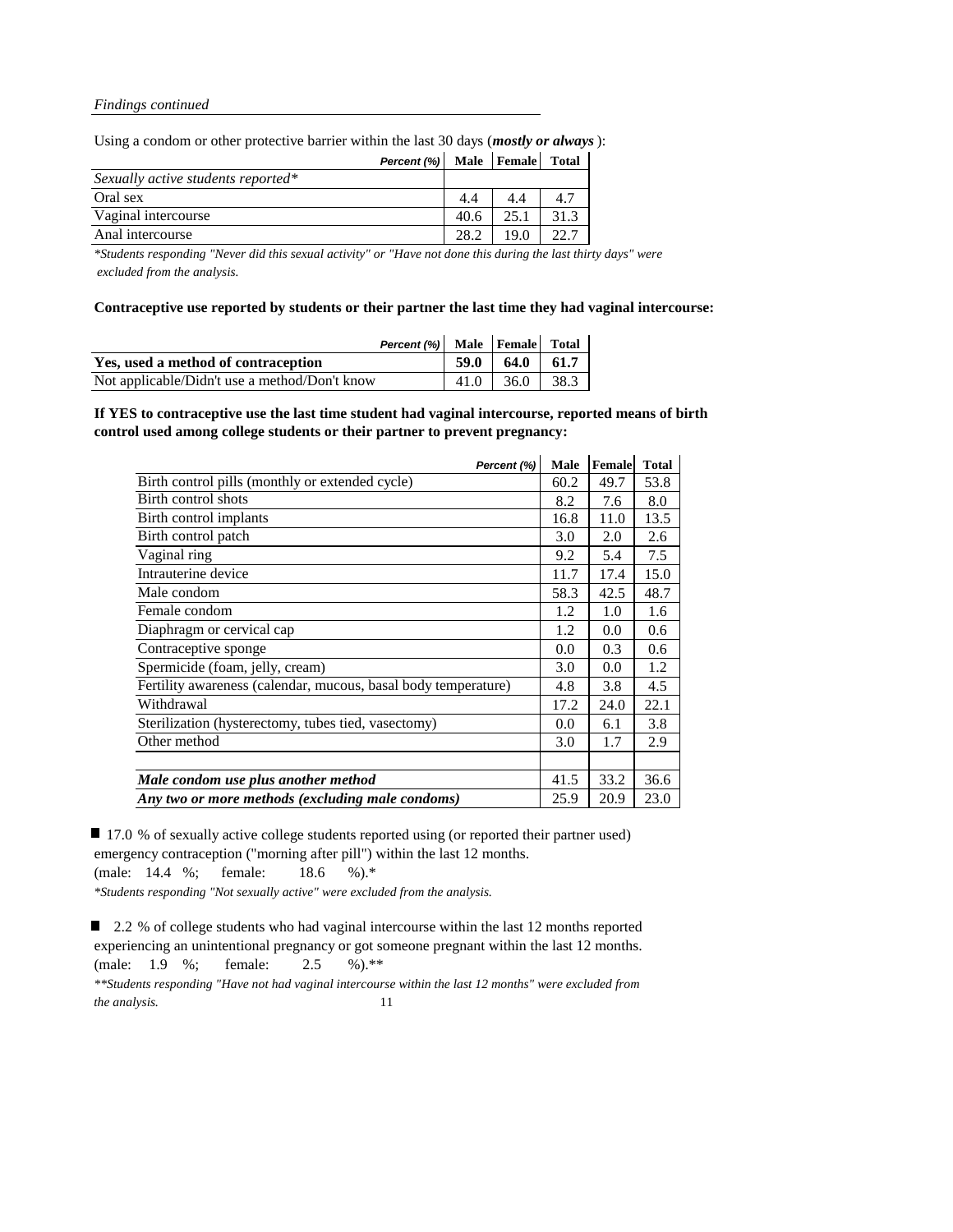### **G. Nutrition and Exercise**

College students reported usually eating the following number of servings of fruits and vegetables per day:

| Percent (%)        | Male | Female | <b>Total</b> |
|--------------------|------|--------|--------------|
| 0 servings per day | 77   | 5 9    |              |
| 1-2 per day        | 58.3 | 54.8   | 56.3         |
| 3-4 per day        | 26.8 | 34.2   | 31.1         |
| 5 or more per day  |      | 5.1    | 5.5          |

College students reported the following behaviors within the past 7 days:

#### **Do moderate-intensity cardio or aerobic exercise for at least 30 minutes:**

|            | Percent (%)   Male   Female   Total |      |      |      |
|------------|-------------------------------------|------|------|------|
| 0 days     |                                     | 18.3 | 22.3 | 21.1 |
| $1-4$ days |                                     | 56.7 | 63.1 | 60.4 |
| 5-7 days   |                                     | 25.0 | 14.6 | 18.5 |

#### **Do vigorous-intensity cardio or aerobic exercise for at least 20 minutes:**

|            | Percent (%) |      | Male Female | Total |
|------------|-------------|------|-------------|-------|
| 0 days     |             | 27.9 | 41.2        | 36.0  |
| $1-2$ days |             | 30.4 | 34.2        | 32.8  |
| $3-7$ days |             | 41.7 | 24.5        | 31.2  |

Physical Activity and Public Health: Updated Recommendations for Adults. From the American College of Sports Medicine and the American Heart Association (2007): Moderate-intensity cardio or aerobic exercise for at least 30 minutes on 5 or more days per week, or vigorous-intensity cardio or aerobic exercise for at least 20 minutes on 3 or more days per week.

**Students meeting the Recommendations for moderate-intensity exercise, vigorous-intensity exercise, or a combination of the two (2 moderate-intensity exercise periods = 1 vigorous-intensity exercise period).**

|                | Percent (%) Male Female |      |      | Total |
|----------------|-------------------------|------|------|-------|
| Guidelines met |                         | 56.6 | 43.0 | 48.2  |

| ٠ | ۹ |
|---|---|
|   |   |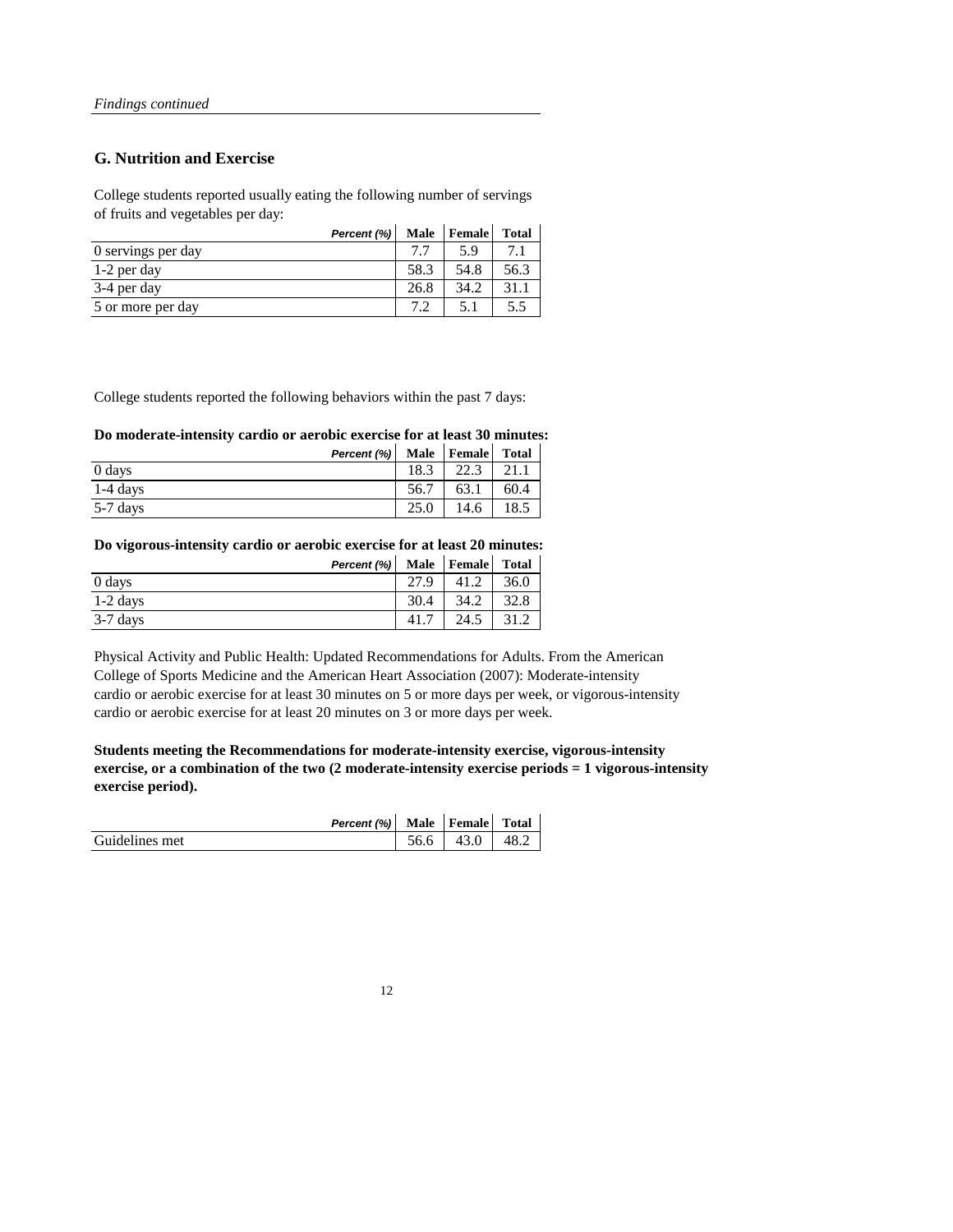Estimated average Body Mass Index (BMI): This figure incorporates reported height, and weight to form a general indicator of physical health. Categories defined by The World Health Organization (WHO) 2000, reprinted 2004. Obesity: Preventing and Managing the Global Epidemic. WHO Tech Report Series: 894.

| BMI                         | Percent (%) | Male | Female            | <b>Total</b> |
|-----------------------------|-------------|------|-------------------|--------------|
| $<$ 18.5 Underweight        |             | 3.1  | 4.8               | 4.1          |
| 18.5-24.9 Healthy Weight    |             | 50.4 | 55.8              | 53.6         |
| 25-29.9 Overweight          |             | 30.0 | 25.7              | 27.5         |
| 30-34.9 Class I Obesity     |             | 11.6 | 8.7               | 9.9          |
| 35-39.9 Class II Obesity    |             | 2.5  | 3.5               | 3.1          |
| $\geq$ 40 Class III Obesity |             | 2.3  | 1.5               | 1.8          |
|                             |             |      |                   |              |
| Mean                        |             |      | 25.59 24.81 25.12 |              |

| Mean           | 25.59 | 24.81       | 25.12 |
|----------------|-------|-------------|-------|
| Median         | 24.41 | 23.56 23.91 |       |
| <b>Std Dev</b> | 5.19  | 5.43        | 5.47  |

### **H. Mental Health**

Students reported experiencing the following within the last 12 months:

| Percent (%)            | Male | Female | <b>Total</b>                   | Percent (%)            | Male | Female | Total |
|------------------------|------|--------|--------------------------------|------------------------|------|--------|-------|
| No, never              | 35.2 | 26.8   | 30.9                           | No, never              | 15.7 | 8.8    | 12.4  |
| No, not last 12 months | 18.4 | 20.8   | 19.3<br>No, not last 12 months |                        | 9.7  | 5.9    | 7.3   |
| Yes, last 2 weeks      | 14.0 | 17.1   | 16.1<br>Yes, last 2 weeks      |                        | 30.9 | 48.5   | 41.2  |
| Yes, last 30 days      | 8.2  | 8.8    | 8.3                            | Yes, last 30 days      | 15.7 | 16.9   | 16.6  |
| Yes, in last 12 months | 24.2 | 26.5   | 25.4                           | Yes, in last 12 months | 27.9 | 19.9   | 22.5  |
|                        |      |        |                                |                        |      |        |       |
| Any time within        |      |        |                                | Any time within        |      |        |       |
| the last 12 months     | 46.4 | 52.4   | 49.8                           | the last 12 months     | 74.6 | 85.3   | 80.3  |

#### Felt exhausted (not from physical activity) Felt very lonely

| Percent (%)            | Male | Female | Total | Percent (%)            | Male | Female | Total |
|------------------------|------|--------|-------|------------------------|------|--------|-------|
| No, never              | 18.3 | 10.9   | 14.6  | No, never              | 29.7 | 22.2   | 25.5  |
| No, not last 12 months | 9.4  | 8.1    | 8.3   | No, not last 12 months | 20.1 | 21.1   | 20.2  |
| Yes, last 2 weeks      | 33.0 | 46.5   | 40.9  | Yes, last 2 weeks      | 15.1 | 22.9   | 19.7  |
| Yes, last 30 days      | 13.0 | 17.7   | 15.9  | Yes, last 30 days      | 12.1 | 13.7   | 13.2  |
| Yes, in last 12 months | 26.3 | 16.8   | 20.4  | Yes, in last 12 months | 23.1 | 20.1   | 21.5  |
|                        |      |        |       |                        |      |        |       |
| Any time within        |      |        |       | Any time within        |      |        |       |
| the last 12 months     | 72.3 | 81.0   | 77.2  | the last 12 months     | 50.3 | 56.8   | 54.3  |

#### **Felt things were hopeless Felt overwhelmed by all you had to do**

| Percent (%) | Male | Female | <b>Total</b> | Percent (%)            | Male | Female | <b>Total</b> |
|-------------|------|--------|--------------|------------------------|------|--------|--------------|
|             | 35.2 | 26.8   | 30.9         | No, never              | 15.7 | 8.8    | 12.4         |
| months      | 18.4 | 20.8   | 19.3         | No, not last 12 months | 9.7  | 5.9    | 7.3          |
| eks         | 14.0 | 17.1   | 16.1         | Yes, last 2 weeks      | 30.9 | 48.5   | 41.2         |
| ιys         | 8.2  | 8.8    | 8.3          | Yes, last 30 days      | 15.7 | 16.9   | 16.6         |
| months      | 24.2 | 26.5   | 25.4         | Yes, in last 12 months | 27.9 | 19.9   | 22.5         |
|             |      |        |              |                        |      |        |              |
| in          |      |        |              | Any time within        |      |        |              |
| nths        | 46.4 | 52.4   | 49.8         | the last 12 months     | 74.6 | 85.3   | 80.3         |

| Percent (%) | Male | Female | <b>Total</b> | Percent (%)            | Male | Female | <b>Total</b> |
|-------------|------|--------|--------------|------------------------|------|--------|--------------|
|             | 18.3 | 10.9   | 14.6         | No, never              | 29.7 | 22.2   | 25.5         |
| months      | 9.4  | 8.1    | 8.3          | No, not last 12 months | 20.1 | 21.1   | 20.2         |
| eks         | 33.0 | 46.5   | 40.9         | Yes, last 2 weeks      | 15.1 | 22.9   | 19.7         |
| ιys         | 13.0 | 17.7   | 15.9         | Yes, last 30 days      | 12.1 | 13.7   | 13.2         |
| months      | 26.3 | 16.8   | 20.4         | Yes, in last 12 months | 23.1 | 20.1   | 21.5         |
|             |      |        |              |                        |      |        |              |
| in          |      |        |              | Any time within        |      |        |              |
| nths        | 72.3 | 81.0   | 77.2         | the last 12 months     | 50.3 | 56.8   | 54.3         |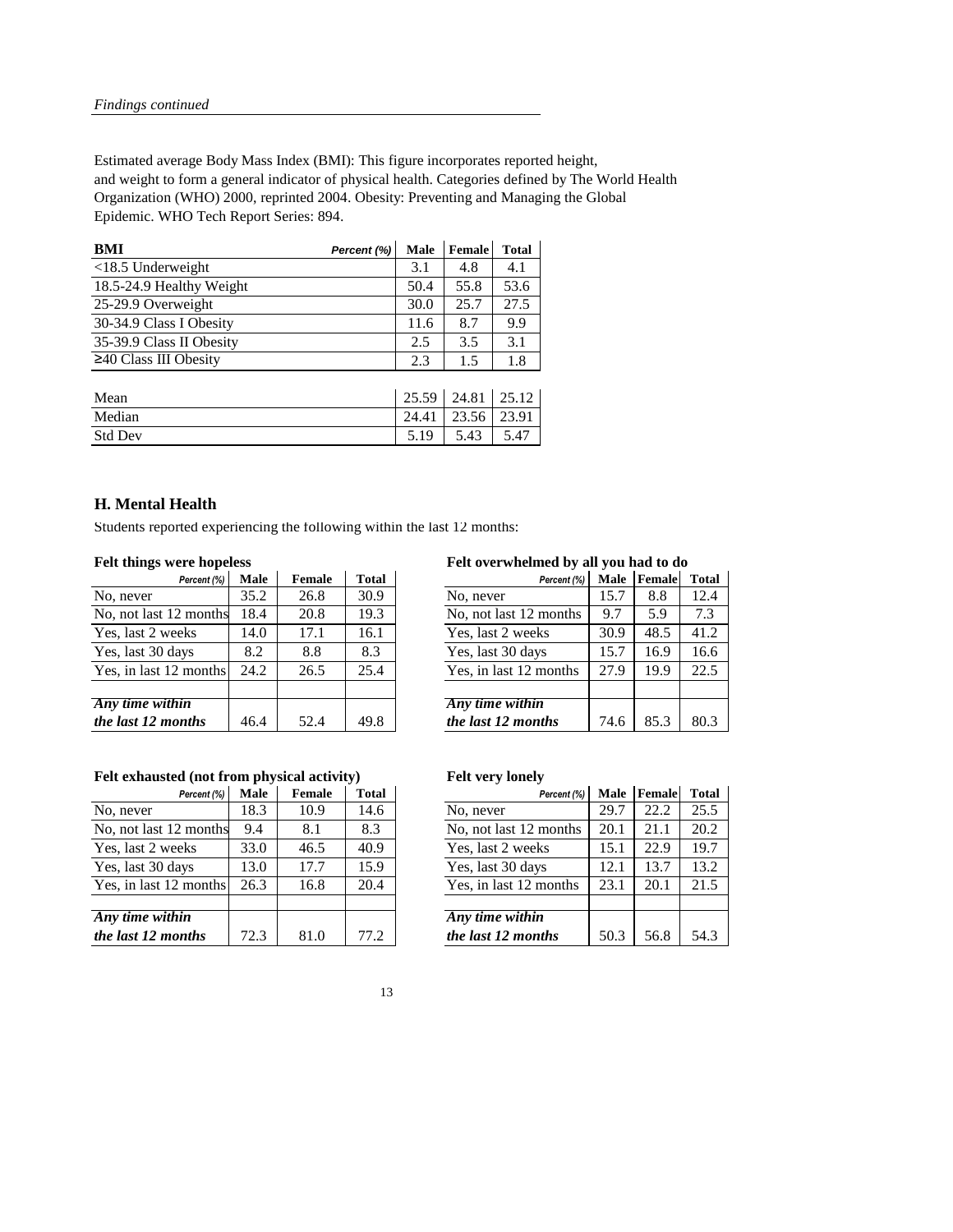| Percent (%)            | Male | Female | Total | Percent (%)            | Male | Female | Total |
|------------------------|------|--------|-------|------------------------|------|--------|-------|
| No, never              | 26.8 | 16.1   | 21.3  | No, never              | 48.3 | 38.6   | 42.6  |
| No, not last 12 months | 19.9 | 18.8   | 18.6  | No, not last 12 months | 19.6 | 22.7   | 21.5  |
| Yes, last 2 weeks      | 16.3 | 24.7   | 21.7  | Yes, last 2 weeks      | 9.1  | 10.6   | 9.9   |
| Yes, last 30 days      | 10.8 | 15.5   | 13.2  | Yes, last 30 days      | 5.2  | 8.2    | 7.0   |
| Yes, in last 12 months | 26.2 | 24.9   | 25.3  | Yes, in last 12 months | 17.7 | 19.9   | 19.0  |
|                        |      |        |       |                        |      |        |       |
| Any time within        |      |        |       | Any time within        |      |        |       |
| the last 12 months     | 53.3 | 65.1   | 60.1  | the last 12 months     | 32.0 | 38.8   | 36.0  |

## Felt overwhelming anxiety **Felt overwhelming anger**

| Percent (%)            | Male | Female | <b>Total</b> | Percent (%)            | Male | Female | Total |
|------------------------|------|--------|--------------|------------------------|------|--------|-------|
| No. never              | 39.9 | 24.5   | 31.0         | No, never              | 38.3 | 31.9   | 35.3  |
| No, not last 12 months | 14.6 | 12.2   | 12.9         | No, not last 12 months | 20.1 | 19.6   | 19.3  |
| Yes, last 2 weeks      | 13.5 | 27.0   | 21.7         | Yes, last 2 weeks      | 11.8 | 15.5   | 14.3  |
| Yes, last 30 days      | 10.5 | 13.5   | 12.1         | Yes, last 30 days      | 9.4  | 12.0   | 10.8  |
| Yes, in last 12 months | 21.5 | 22.8   | 22.1         | Yes, in last 12 months | 20.4 | 21.0   | 20.3  |
|                        |      |        |              |                        |      |        |       |
| Any time within        |      |        |              | Any time within        |      |        |       |
| the last 12 months     | 45.5 | 63.3   | 56.0         | the last 12 months     | 41.6 | 48.5   | 45.4  |

### **Seriously considered suicide Attempted suicide**

| Percent (%)            | Male | Female | <b>Total</b>                   | Percent (%)            | Male | Female | Total |
|------------------------|------|--------|--------------------------------|------------------------|------|--------|-------|
| No. never              | 75.6 | 71.5   | 73.2                           | No, never              | 92.3 | 88.6   | 89.8  |
| No, not last 12 months | 15.3 | 16.8   | 16.2<br>No, not last 12 months |                        | 6.6  | 9.2    | 8.4   |
| Yes, last 2 weeks      | 2.2  | 3.5    | 3.0                            | Yes, last 2 weeks      | 0.5  | 0.4    | 0.5   |
| Yes, last 30 days      | 1.1  | 0.5    | 0.8                            | Yes, last 30 days      | 0.5  | 0.0    | 0.3   |
| Yes, in last 12 months | 5.8  | 7.7    | 6.8                            | Yes, in last 12 months | 0.0  | 1.8    | 1.0   |
| Any time within        |      |        |                                | Any time within        |      |        |       |
| the last 12 months     | 9.0  | 11.7   | 10.6                           | the last 12 months     | 1.1  | 2.2    | 1.8   |

#### **Intentionally cut, burned, bruised, or otherwise injured yourself**

| Percent (%)            | Male | Female | Total |
|------------------------|------|--------|-------|
| No, never              | 84.1 | 74.1   | 78.1  |
| No, not last 12 months | 11.5 | 16.6   | 14.4  |
| Yes, last 2 weeks      | 1.1  | 2.7    | 2.0   |
| Yes, last 30 days      | 1.1  | 0.9    | 1.1   |
| Yes, in last 12 months | 2.2  | 5.7    | 4.3   |
|                        |      |        |       |
| Any time within        |      |        |       |
| the last 12 months     | 4.4  | 9.3    | 7.5   |

#### **Felt very sad Felt so depressed that it was difficult to function**

| Percent (%) | Male | Female | <b>Total</b> | Percent (%)            | Male | Female | <b>Total</b> |
|-------------|------|--------|--------------|------------------------|------|--------|--------------|
|             | 26.8 | 16.1   | 21.3         | No, never              | 48.3 | 38.6   | 42.6         |
| months      | 19.9 | 18.8   | 18.6         | No, not last 12 months | 19.6 | 22.7   | 21.5         |
| eks         | 16.3 | 24.7   | 21.7         | Yes, last 2 weeks      | 9.1  | 10.6   | 9.9          |
| ιys         | 10.8 | 15.5   | 13.2         | Yes, last 30 days      | 5.2  | 8.2    | 7.0          |
| months      | 26.2 | 24.9   | 25.3         | Yes, in last 12 months | 17.7 | 19.9   | 19.0         |
|             |      |        |              |                        |      |        |              |
| in          |      |        |              | Any time within        |      |        |              |
| nths        | 53.3 | 65.1   | 60.1         | the last 12 months     | 32.0 | 38.8   | 36.0         |

| Percent (%) | Male | Female | <b>Total</b> | Percent (%)            | Male | Female | <b>Total</b> |
|-------------|------|--------|--------------|------------------------|------|--------|--------------|
|             | 39.9 | 24.5   | 31.0         | No, never              | 38.3 | 31.9   | 35.3         |
| months      | 14.6 | 12.2   | 12.9         | No, not last 12 months | 20.1 | 19.6   | 19.3         |
| eks         | 13.5 | 27.0   | 21.7         | Yes, last 2 weeks      | 11.8 | 15.5   | 14.3         |
| ιys         | 10.5 | 13.5   | 12.1         | Yes, last 30 days      | 9.4  | 12.0   | 10.8         |
| months      | 21.5 | 22.8   | 22.1         | Yes, in last 12 months | 20.4 | 21.0   | 20.3         |
|             |      |        |              |                        |      |        |              |
| in          |      |        |              | Any time within        |      |        |              |
| nths        | 45.5 | 63.3   | 56.0         | the last 12 months     | 41.6 | 48.5   | 45.4         |

| Percent (%) | Male | Female | <b>Total</b> | Percent (%)            | Male | Female | <b>Total</b> |
|-------------|------|--------|--------------|------------------------|------|--------|--------------|
|             | 75.6 | 71.5   | 73.2         | No, never              | 92.3 | 88.6   | 89.8         |
| months      | 15.3 | 16.8   | 16.2         | No, not last 12 months | 6.6  | 9.2    | 8.4          |
| eks         | 2.2  | 3.5    | 3.0          | Yes, last 2 weeks      | 0.5  | 0.4    | 0.5          |
| ιys         | 1.1  | 0.5    | 0.8          | Yes, last 30 days      | 0.5  | 0.0    | 0.3          |
| months      | 5.8  | 7.7    | 6.8          | Yes, in last 12 months | 0.0  | 1.8    | 1.0          |
|             |      |        |              |                        |      |        |              |
| in          |      |        |              | Any time within        |      |        |              |
| nths        | 9.0  | 11.7   | 10.6         | the last 12 months     | 1.1  | 2.2    | 1.8          |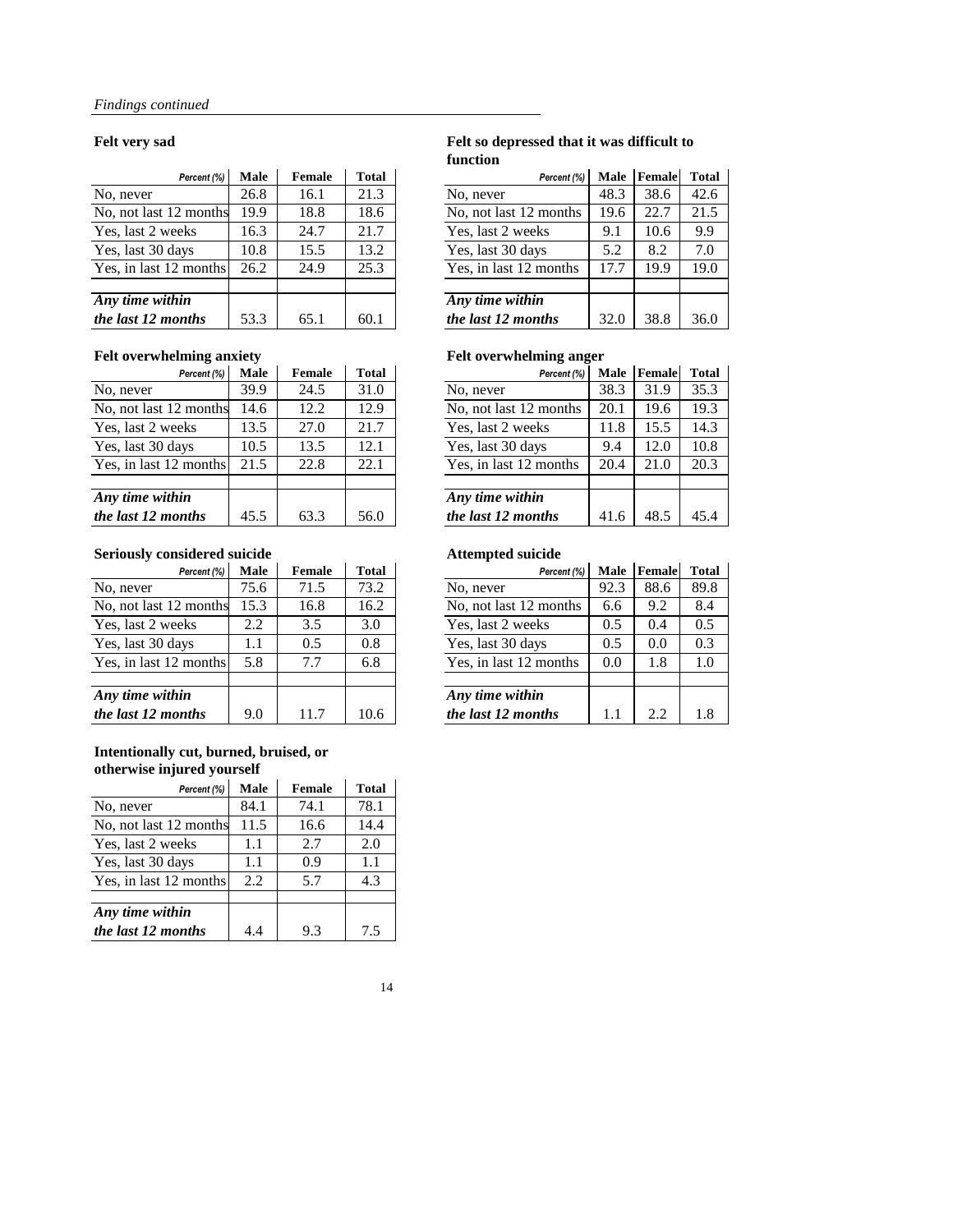|                                                       | Percent (%) | Male | Female | <b>Total</b> |
|-------------------------------------------------------|-------------|------|--------|--------------|
| Anorexia                                              |             | 0.6  | 0.9    | 1.0          |
| Anxiety                                               |             | 10.9 | 22.2   | 18.0         |
| Attention Deficit and Hyperactivity Disorder          |             | 5.6  | 4.4    | 5.0          |
| <b>Bipolar Disorder</b>                               |             | 1.9  | 3.1    | 2.8          |
| Bulimia                                               |             | 0.3  | 1.3    | 1.0          |
| Depression                                            |             | 8.7  | 17.6   | 14.2         |
| Insomnia                                              |             | 6.4  | 7.3    | 7.4          |
| Other sleep disorder                                  |             | 1.7  | 2.8    | 2.3          |
| Obsessive Compulsive Disorder                         |             | 1.7  | 3.1    | 2.5          |
| Panic attacks                                         |             | 4.7  | 12.2   | 9.5          |
| Phobia                                                |             | 1.4  | 0.7    | 1.2          |
| Schizophrenia                                         |             | 0.3  | 0.0    | 0.2          |
| Substance abuse or addiction                          |             | 3.1  | 2.4    | 2.9          |
| Other addiction                                       |             | 1.7  | 0.6    | 1.2          |
| Other mental health condition                         |             | 1.4  | 3.3    | 3.1          |
|                                                       |             |      |        |              |
| Students reporting none of the above                  |             | 80.7 | 68.9   | 73.1         |
| Students reporting only one of the above              |             | 7.2  | 10.1   | 9.0          |
| <b>Students reporting both Depression and Anxiety</b> |             | 6.9  | 13.4   | 11.1         |
| Students reporting any two or more of the above       |             |      |        |              |
| excluding the combination of Depression and Anxiety   |             | 6.4  | 11.0   | 9.6          |

### **Within the last 12 months, diagnosed or treated by a professional for the following:**

### **Within the last 12 months, any of the following been traumatic or very difficult to handle:**

| Percent (%)                                | Male | Female | <b>Total</b> |
|--------------------------------------------|------|--------|--------------|
| Academics                                  | 37.6 | 49.2   | 44.5         |
| Career-related issue                       | 29.1 | 34.7   | 33.0         |
| Death of family member or friend           | 16.3 | 23.5   | 21.1         |
| Family problems                            | 28.1 | 44.8   | 37.9         |
| Intimate relationships                     | 30.9 | 36.3   | 34.5         |
| Other social relationships                 | 20.0 | 24.4   | 22.6         |
| <b>Finances</b>                            | 43.2 | 46.8   | 45.1         |
| Health problem of family member or partner | 18.7 | 31.6   | 26.2         |
| Personal appearance                        | 18.2 | 34.7   | 28.1         |
| Personal health issue                      | 21.2 | 28.4   | 25.2         |
| Sleep difficulties                         | 30.8 | 37.2   | 34.9         |
| Other                                      | 7.6  | 10.4   | 10.1         |
|                                            |      |        |              |
| Students reporting none of the above       | 25.1 | 17.4   | 20.6         |
| Students reporting only one of the above   | 12.9 | 10.3   | 11.5         |
| Students reporting 2 of the above          | 14.3 | 10.0   | 11.7         |
| Students reporting 3 or more of the above  | 47.7 | 62.3   | 56.2         |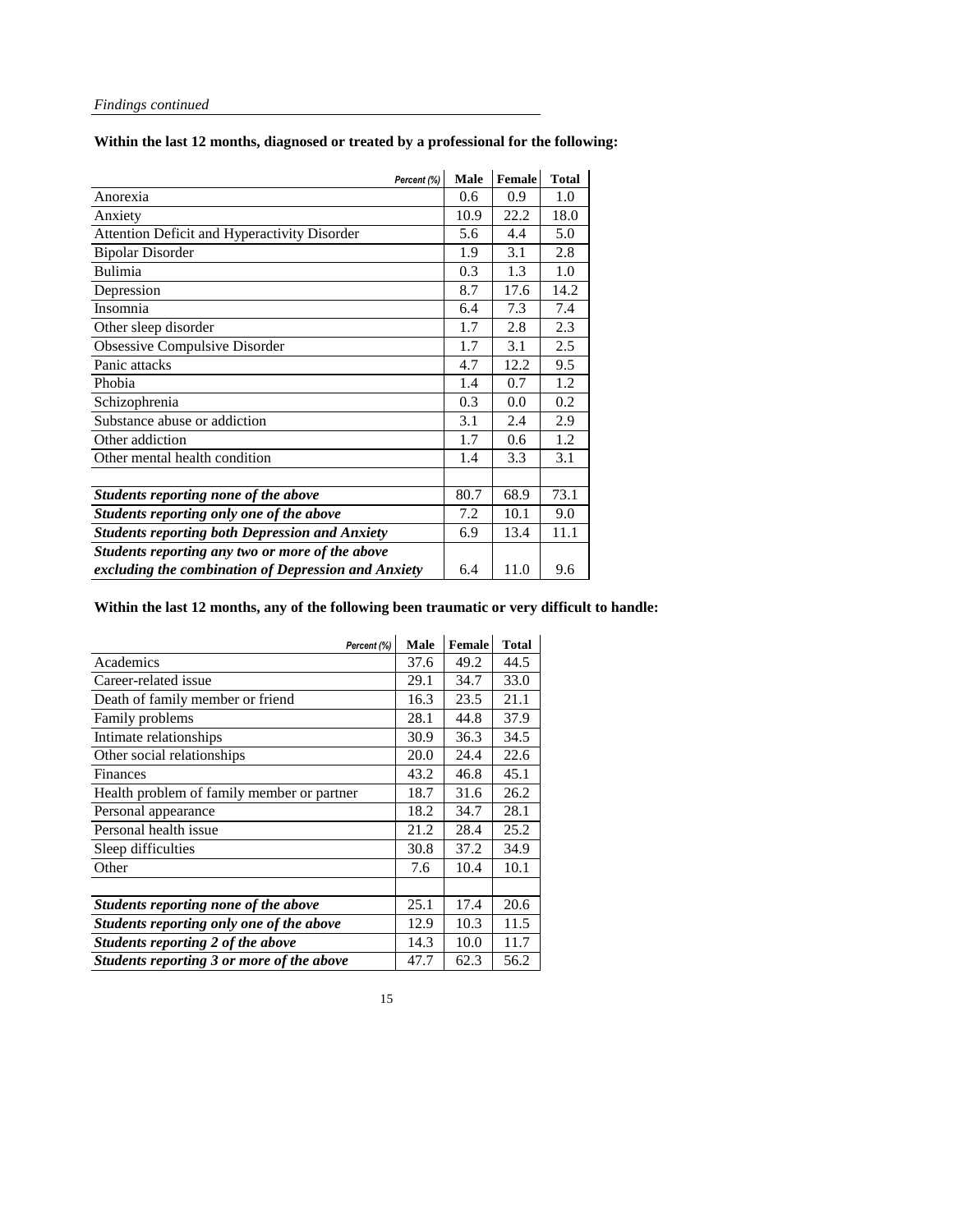## **Within the last 12 months, how would you rate the overall level of stress experienced:**

|                          | Percent (%) | Male | Female | <b>Total</b> |
|--------------------------|-------------|------|--------|--------------|
| No stress                |             | 3.1  | 1.3    | 2.2          |
| Less than average stress |             | 18.7 | 6.2    | 11.1         |
| Average stress           |             | 35.7 | 36.5   | 36.2         |
| More than average stress |             | 36.5 | 40.7   | 38.8         |
| Tremendous stress        |             | 6.1  | 15.3   | 11.7         |

### **I. Sleep**

#### **Past 7 days, getting enough sleep to feel rested in the morning:**

|            | Percent (%) | Male | Female | <b>Total</b> |
|------------|-------------|------|--------|--------------|
| $0$ days   |             | 9.5  | 16.2   | 13.6         |
| $1-2$ days |             | 31.3 | 33.0   | 32.3         |
| $3-5$ days |             | 44.4 | 42.3   | 43.2         |
| $6+$ days  |             | 14.8 | 8.6    | 10.9         |

## **Past 7 days, how often felt tired, dragged out, or sleepy during the day:**

|            | Percent (%) | <b>Male</b> | Female | <b>Total</b> |
|------------|-------------|-------------|--------|--------------|
| 0 days     |             | 13.5        | 6.6    | 9.3          |
| $1-2$ days |             | 40.6        | 31.4   | 35.0         |
| $3-5$ days |             | 32.7        | 39.5   | 36.9         |
| $6+$ days  |             | 13.2        | 22.5   | 18.8         |

#### **Past 7 days, how much of a problem with sleepiness during daytime activities:**

|                            | Percent (%) | Male | Female | <b>Total</b> |
|----------------------------|-------------|------|--------|--------------|
| No problem                 |             | 14.6 | 7.3    | 10.1         |
| A little problem           |             | 51.4 | 48.5   | 49.6         |
| More than a little problem |             | 19.9 | 26.4   | 24.5         |
| A big problem              |             | 8.1  | 11.7   | 10.0         |
| A very big problem         |             | 5.9  | 6.0    | 5.9          |